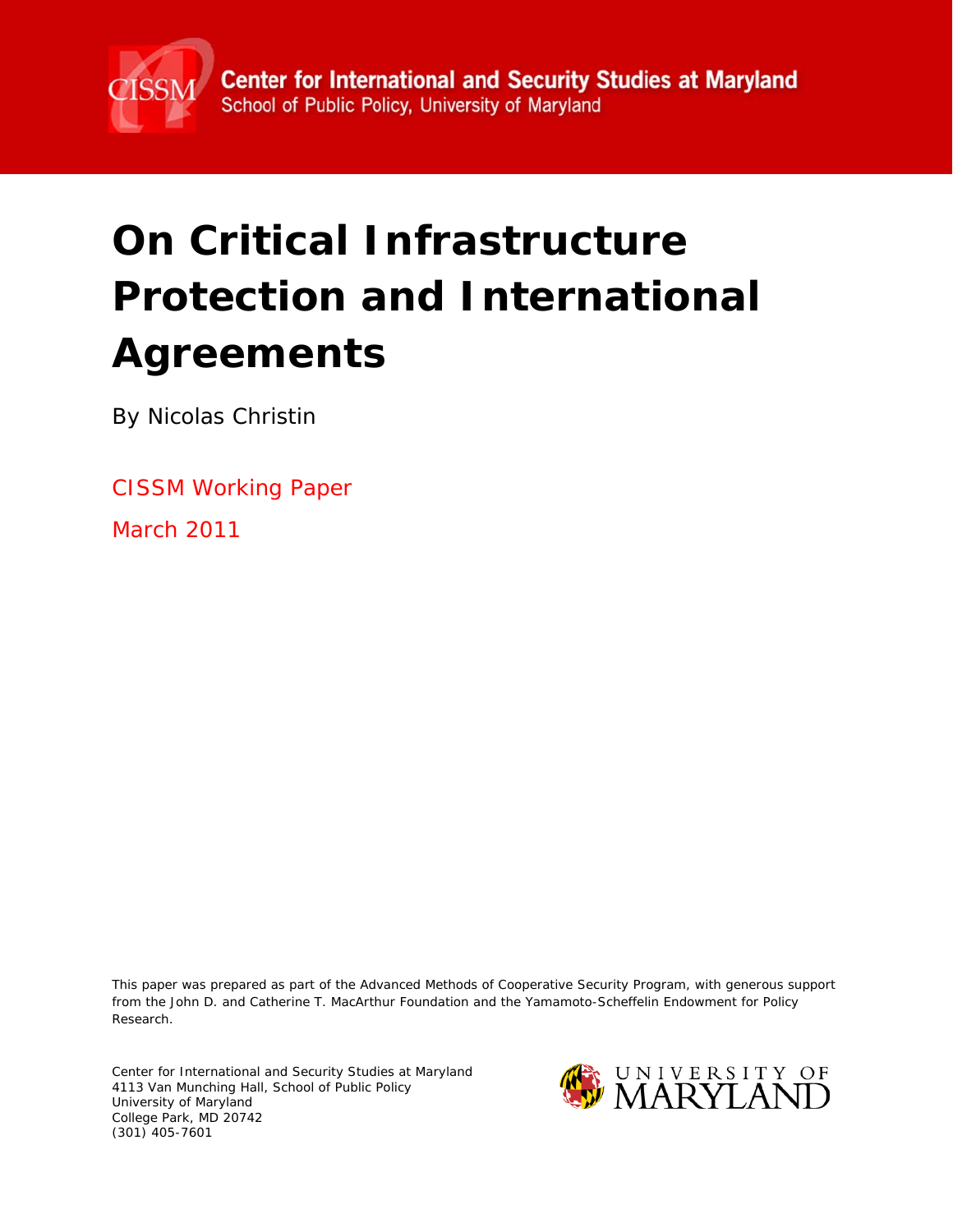## On Critical Infrastructure Protection and International Agreements

*Nicolas Christin* Carnegie Mellon University CyLab 4720 Forbes Ave., Rm. 2108 Pittsburgh, PA 15213, USA nicolasc@cmu.edu

March 31, 2011

#### Abstract

This paper evaluates the prospects for protecting critical social functions from "cyber" attacks carried out over electronic information networks. In particular, it focuses on the feasibility of devising international laws, conventions or agreements to deter and/or punish perpetrators of such attacks. First, it briefly summarizes existing conventions and laws, and explains to which technological issues they can apply. The paper then turns to a technical discussion of the threats faced by critical infrastructure. By distinguishing between the different types of attacks (theft of information, destructive penetration, denial of service, etc.) that can be conducted, and examining the role of collateral damages in information security, the paper identifies the major challenges in devising and implementing international conventions for critical infrastructure protection. It then turns to a practical examination of how these findings apply to specific instances of critical networks (power grids and water systems, financial infrastructure, air traffic control and hospital networks), and draws conclusions about potential remedies. A notable finding is that critical functions should be isolated from non-critical functions in the network to have a chance to implement viable international agreements; and that, given the difficulty in performing attack attribution, other relevant laws should be designed with the objective of reducing negative externalities that facilitate such attacks.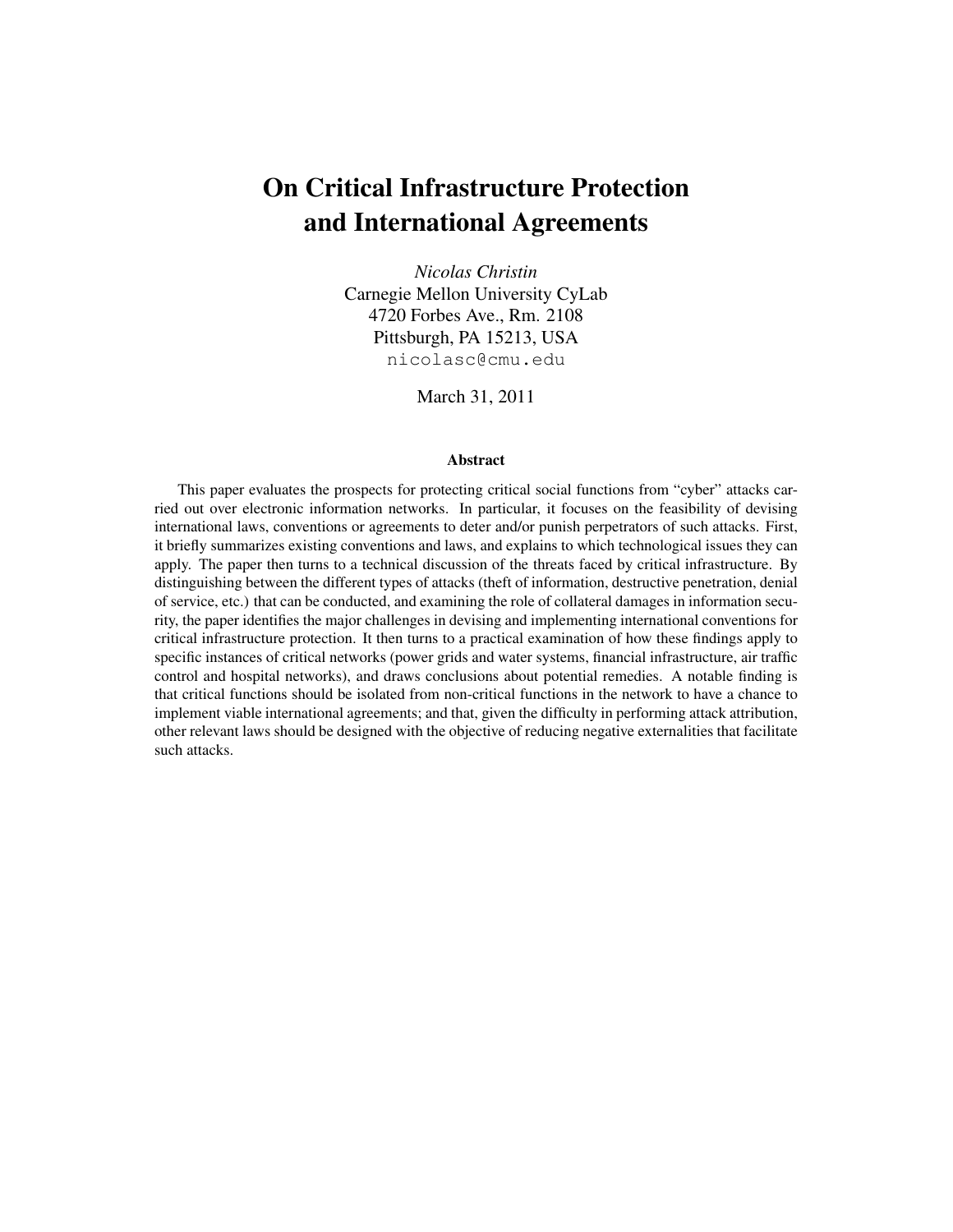## 1 Introduction

Critical infrastructure systems such as power plants, hospitals, air traffic control systems, to name a few, nowadays all rely on computing devices. Thus, a large portion of our infrastructure becomes potentially vulnerable to "cyber"-attacks. Rather than trying to directly harm the physical system ultimately targeted, in a cyber-attack, the attacker instead attempts to compromise the underlying computing devices to either indirectly seize control over the system, or acquire the ability to disrupt system operations.

Given that computing systems are increasingly federated in interconnected networks, attackers further acquire the ability to carry out cyber-attacks remotely, without ever physically accessing any of the targeted infrastructure. Examples of computer viruses or worms, such as Slammer [35] or Stuxnet [23], that have significantly disrupted critical functions indicate that the threat of cyber-attacks is not only real but that the consequences of carefully orchestrated cyber-attacks by hostile parties can be dire.

Damages on critical infrastructure can further be caused by collateral effects of cyber-attacks. The Slammer worm, for instance, was not trying to specifically incapacitate critical functions; instead it was built to replicate itself as fast as possible over as many Internet hosts as possible. The very fast rate of propagation of the worm led to a surge in Internet traffic, which in turn caused packet routers to be unable to cope with the demand, and to discard some routing messages. Internet routes, which are essential to ensure network connectivity, then became unstable and parts of the network became unreachable [35]. Critical infrastructure systems that relied on Internet availability to ensure continuity of their operations ended up being impeded by the Slammer worm.

More recently, information security experts have witnessed the emergence of malicious programs seemingly specifically designed to target critical infrastructure. The Stuxnet worm [23], in particular, has received considerable media coverage as it is targeting industrial control systems by altering the code present on programmable logic controllers that govern these industrial control systems. The sophistication in the design of the Stuxnet worm indicates that its designers have had access to considerable research and development capabilities, which in turn suggests very powerful adversaries – possibly with available resources at the level of that of a nation-state.

Numerous technological remedies, ranging from network intrusion detection systems (see [8] for a survey), to formal logic for access control (see, e.g., [2, 3] for an overview of works in the field) have been proposed in the academic and industrial research literature. While a number of these research advances have greatly contributed in making computing systems considerably more secure than they used to be, attackers and defenders are seemingly engaged in a technological arms race. The complexity of the computing systems involved indeed makes it possible for novel attack vectors to be continuously discovered, and defenses have to be found almost immediately. As such, it is important to determine whether technological remedies can be complemented by other, non-technological, advances. For instance, building strong economic disincentives for attackers to carry out their misdeeds [39], or devising and implementing legal prohibitions, may usefully supplement technical protection.

This paper follows on this observation by exploring whether international laws, conventions or agree-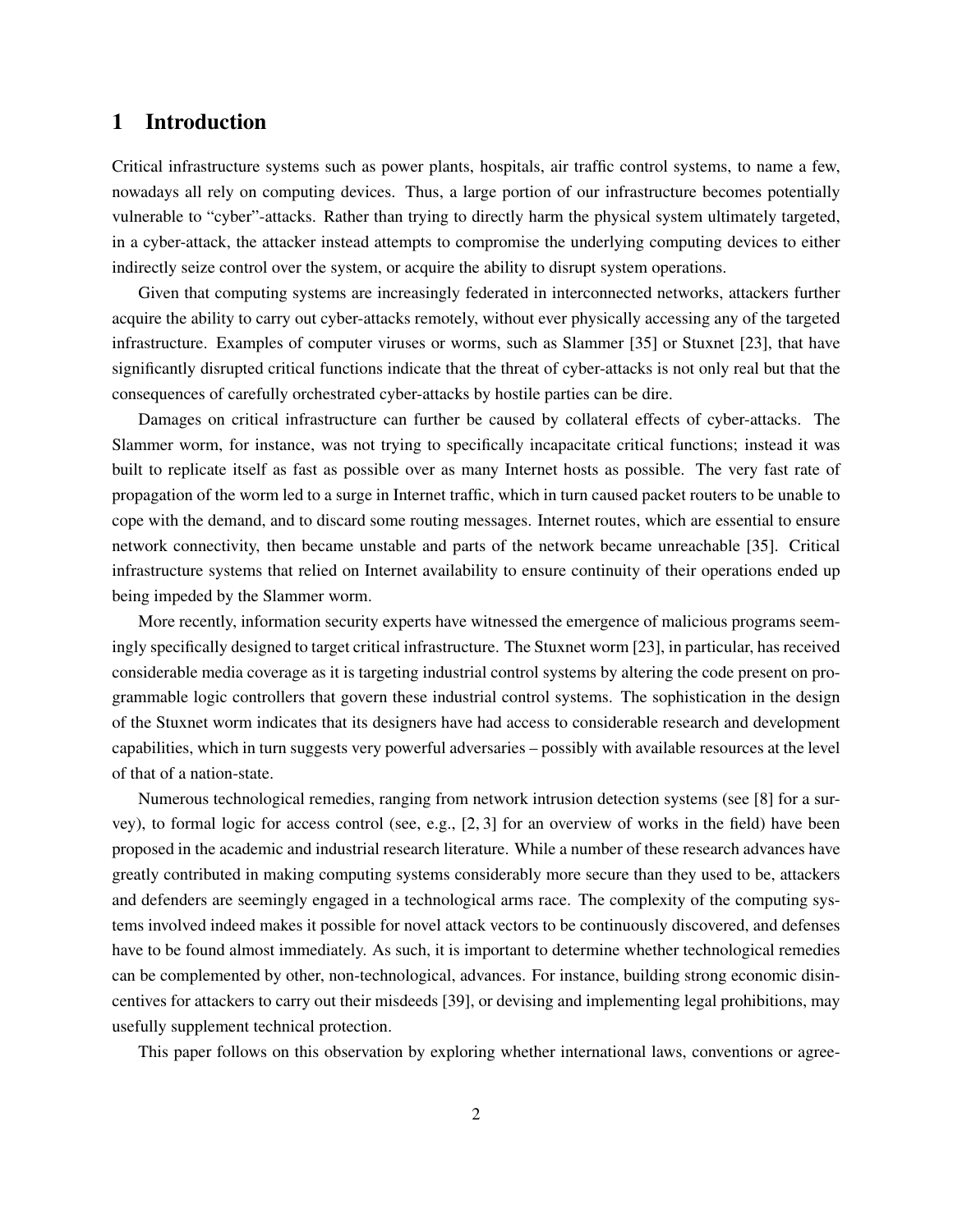ments, could be drafted to dissuade and/or punish perpetrators of cyber-attacks targeting critical infrastructures.

To that effect, the paper deliberately takes a technology-oriented approach. By distinguishing the various technical factors that make it possible to carry out cyber-attacks, it identifies the major challenges in implementing international agreements to provide critical infrastructure protection. The paper notably argues that segmentation of networks between critical and non-critical functions must be enforced by technology; and that relevant laws and conventions should be primarily devised with the objective of reducing negative externalities that make security attacks easier. This argumentation is illustrated with a few selected case studies of specific instances of critical networks (power grids and water systems, financial market clearing operations, air traffic control, and hospital networks), before drawing conclusions about the viability of different potential remedies.

The rest of this paper is organized as follows. The paper reviews existing conventions and laws in Section 2, before presenting a technical discussion of the cyber-threats to critical infrastructure in Section 3. It then discusses implications on some of the existing critical networks in Section 4 before turning to a principled discussion of the possible legal remedies in Section 5.

## 2 Existing Conventions and Laws

Before discussing any further whether (and how) additional conventions or laws could be implemented, this paper first considers existing conventions that have been drafted or have already entered into force to combat cyber-attacks.

Historically, a number of international conventions pertaining to computing activities were derived from international laws applying to different, seemingly unrelated, fields. Perhaps the best known example is that of the successive conventions restricting the export of cryptographic materials (e.g., CoCom, [62] and Wassenaar Arrangement [1]). Rather than defining new laws pertaining to digital assets, the parties to these conventions used existing international agreements on merchandise export and applied them to digital data. One key focus of these agreements is dual-use goods, that is, goods that can be used both in a civilian and a military context. Weapons, as well as cryptography, fall under the "dual-use" umbrella, and as a result, cryptographic material was treated as equivalent to weapons and munitions.

More generally, many areas pertaining to information security are already addressed by existing conventions and laws, and do not necessarily need additional legislation regardless of the (digital vs. physical) medium used. For instance, issues related to the circulation of intellectual property fall mostly outside the scope of this paper – although it does consider the issue of breaches of confidentiality. This includes international patent enforcement, as well as copyright agreements. While there have been numerous arguments that some of the existing conventions may be inappropriate to properly regulate digital media (see, e.g., [15] and the references therein), this paper decidedly avoids debating a body of intellectual property law whose scope considerably exceeds that of cyber-attacks; and instead focuses here on laws and conventions directly enacted in response to cyber-crime.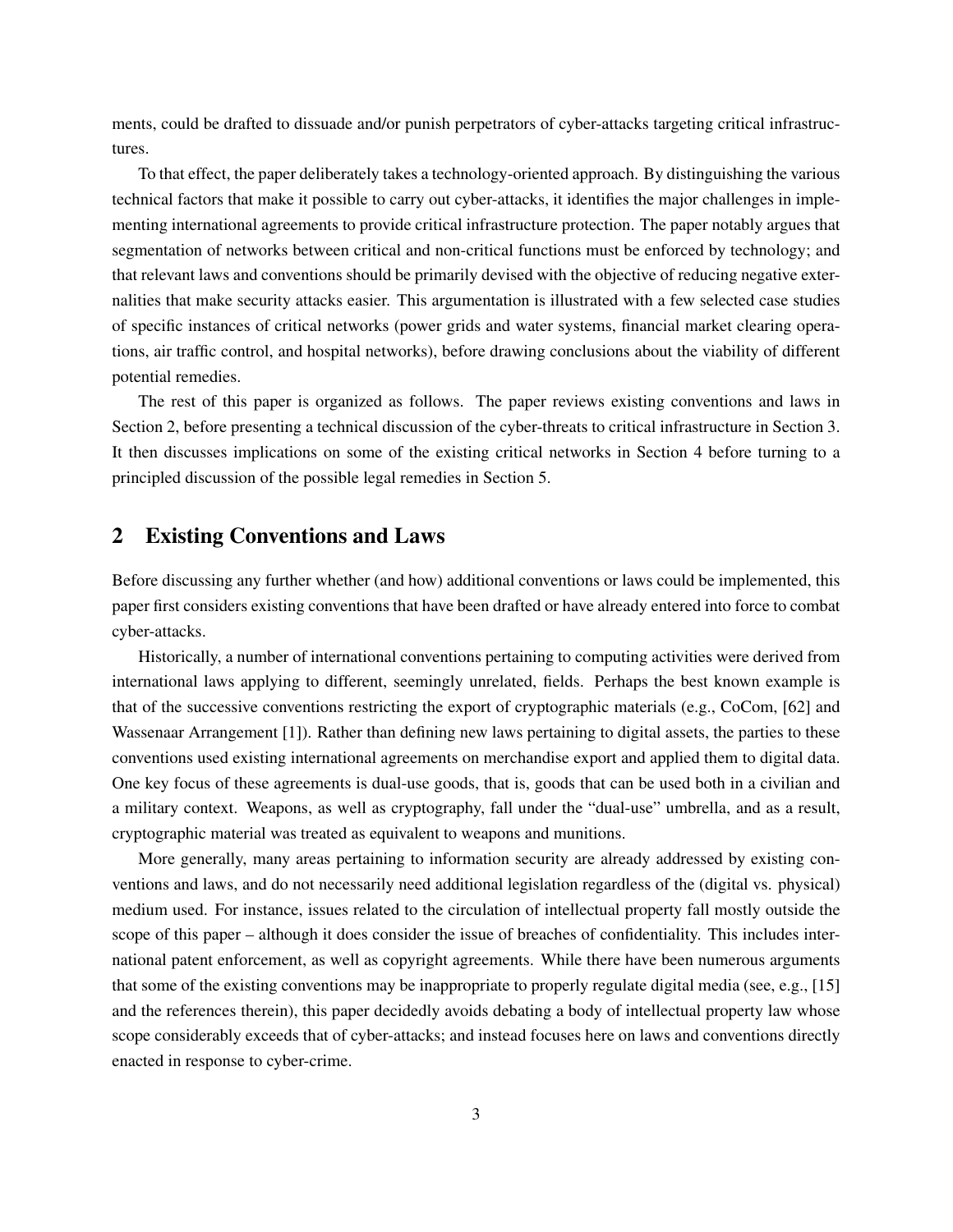## 2.1 Convention on Cybercrime

Perhaps the best-known effort, so far, to produce an international agreement to combat cyber-attacks is the Convention on Cybercrime [19]. The Convention on Cybercrime was written by the Council of Europe and was adopted in Budapest in November 2001. By October 2010, 30 states had signed and ratified the treaty, with another 16 states signing it. The United States signed (in 2001) and ratified (in 2006) the Convention on Cybercrime. The Convention eventually came into force in the United States starting on January 1, 2007. Note that not all signatory states are members of the Council of Europe. In addition to the United States, Japan, Canada and South Africa signed the convention, without, so far, ratifying it.

The Convention on Cybercrime is a rather broad document, whose main objective is, in the words of the convention itself to "pursue [...] a common criminal policy aimed at the protection of society against cybercrime [...] by adopting appropriate legislation and fostering international co-operation." The Convention strives at defining policy in the face of four different types of offenses.

First, under Title 1 (Articles 2 to 6), the Convention specifies that measures should be taken at a national level regarding "the confidentiality, integrity and availability of computer data." This includes "illegal access," "illegal interception," "data interference," "system interference," and "misuse of devices." In other words, the convention establishes that the actions required to undertake most modern cyber-security attacks should be prohibited by national laws. The objective of the Convention on Cybercrime is not to define new legislation, but instead to provide a framework to harmonize existing national laws. Hence additional national legislation might be required to achieve harmonization at an appropriate standard.

Second, the Convention examines computer forgery and fraud, which primarily addresses financial crimes facilitated by the operation or exploitation of computing devices. This area is growing in importance [39], but is mostly outside of the scope of the present paper.

Third, the Convention addresses content protection. Mostly, this part is about controlling the exchange of digital artifacts depicting child pornography.

Fourth, the Convention goes to great lengths to specify possible harmonization of the various copyright laws in the face of digital content distribution and possible abuses.

In terms of international agreements that the Convention aims to foster, the salient point is that extradition procedures of persons charged under the various crimes the Convention defines are relatively clearly specified. In particular, extradition applies to crimes that can be punished by jail terms of a year or "more severe penalties." Essentially, this seems to indicate that felonies (in the American sense of the word) would certainly have to be considered for extradition. However, as is often the case with extradition proceedings, the laws of "both parties" to an extradition proceedings must prescribe punishments for the offense for the accused criminal to be extradited. Specifically, if country A has no laws against a certain type of computer misuse, and an attacker from country A targets country  $B$ , which has strong punishments, it is unlikely that country A would accede to country  $B$ 's extradition request, even if both have ratified the treaty. While such cases may occur, the Convention does create an extradition framework that could be used against remotely located criminals.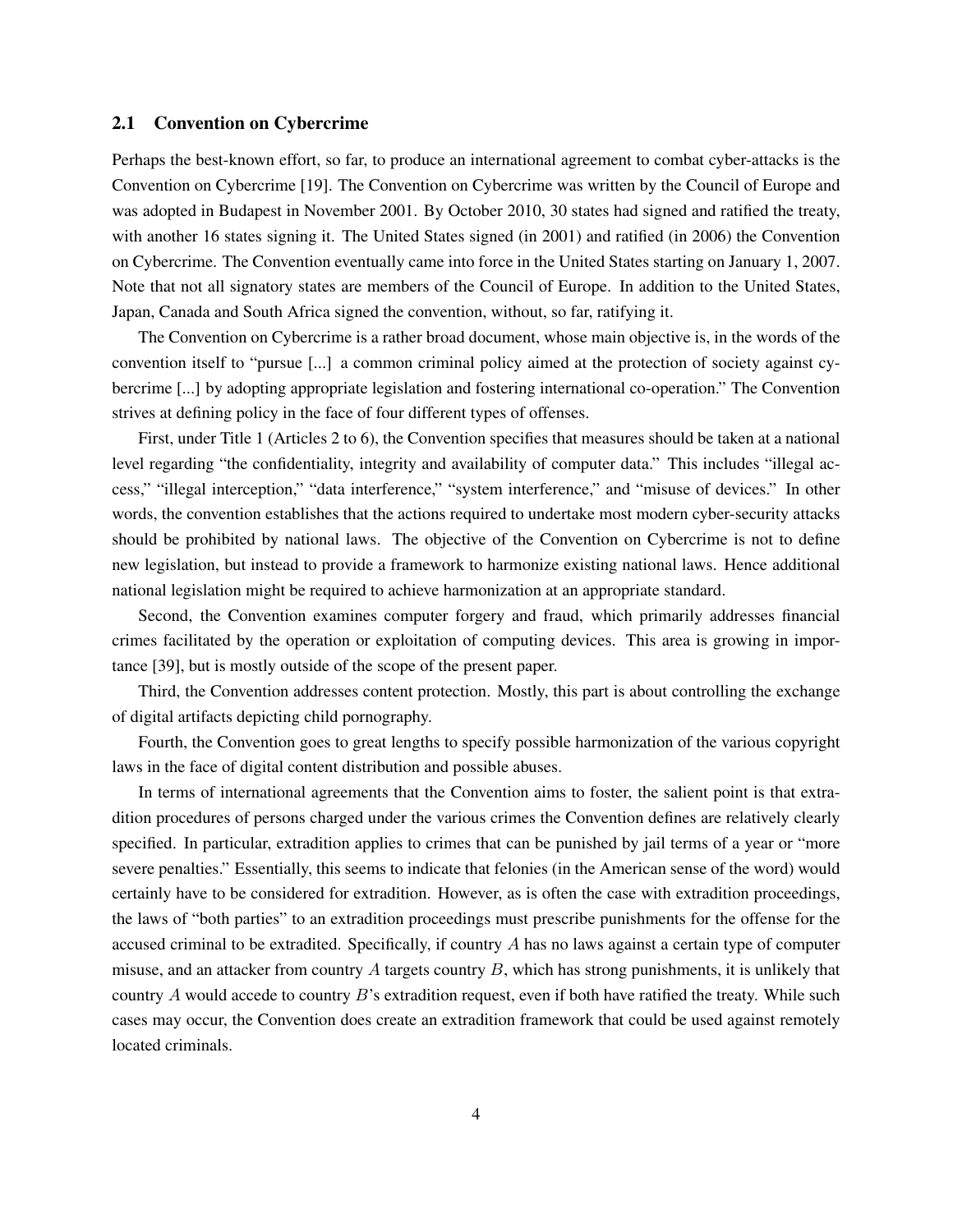The Convention also exhorts its signatories to provide mutual assistance to each other. Specific details include coordinated data collection; and the creation of a continuously available point of contact at each member state to facilitate requests regarding preservation of data, provision of technical advice and collection of legal information.

As can be seen from the above description, the Convention on Cybercrime, while not ignoring potential cyber-attacks on critical infrastructure, primarily focuses on more "common" cyber-threats, such as the development of online crime, and the exchange of illicit contents (copyrighted works, abusive materials...). Indeed the Convention was primarily drafted in response to copyright infringement, distribution of child pornography, and financial crimes aided by online transactions.

Nonetheless, as part of a more general framework prohibiting various acts of unauthorized access, Title 1, Articles 2 to 6 of the Convention, which are outlined above, clearly encompass destructive actions on critical infrastructure. Because these articles do require that laws be passed at a national level, it is appropriate to review some of the most recent proposals in this respect.

#### 2.2 Protecting Cyberspace as a National Asset Act of 2010

In June of 2010, Sen. Joseph Lieberman, joined by Sens. Susan Collins and Tom Carper, introduced the "Protecting Cyberspace as a National Asset Act of 2010" [31]. The bill specifically provisions for what would happen in case of a major crisis due to attacks on critical infrastructure.

In particular, the bill would grant the U.S. President the ability to assume control or deactivate parts of the Internet in emergency situations. Specifically, the President would have the ability to declare a "cyberemergency." During such emergencies, companies identified as critical infrastructure providers would have to "immediately comply with any emergency measure or action developed" by the Department of Homeland Security, or face fines.

Critical infrastructure providers could encompass a large number of companies, which not only include Internet Service Providers (ISP), but also software manufacturers or search engine operators. The list of companies considered as critical infrastructure providers would be defined by the Department of Homeland Security (DHS).

In other words, any company considered as a purveyor of critical infrastructure, and that relies on "national information infrastructure" could be ordered to deploy emergency measures during a cyber-emergency.

The seemingly far-reaching powers of the bill, partly created by the lack of clear definition of what constitutes "critical infrastructure," other than presence on a DHS list, led to a spirited debate on whether or not the bill was attempting to implement an "Internet Kill Switch," as it was dubbed by the media.

In a post to the "Interesting People" mailing-list [9], former Assistant Secretary for the Department of Homeland Security, Stewart Baker, opined that this bill would primarily be restricted "to a relatively limited set of critical facilities and to the information infrastructure on which they depend." Baker goes on with the following example: "If operators of power grid were [...] to be relying on the Internet and Windows [...], then the authority to order emergency measures would apply to the providers of electric power, to their ISPs,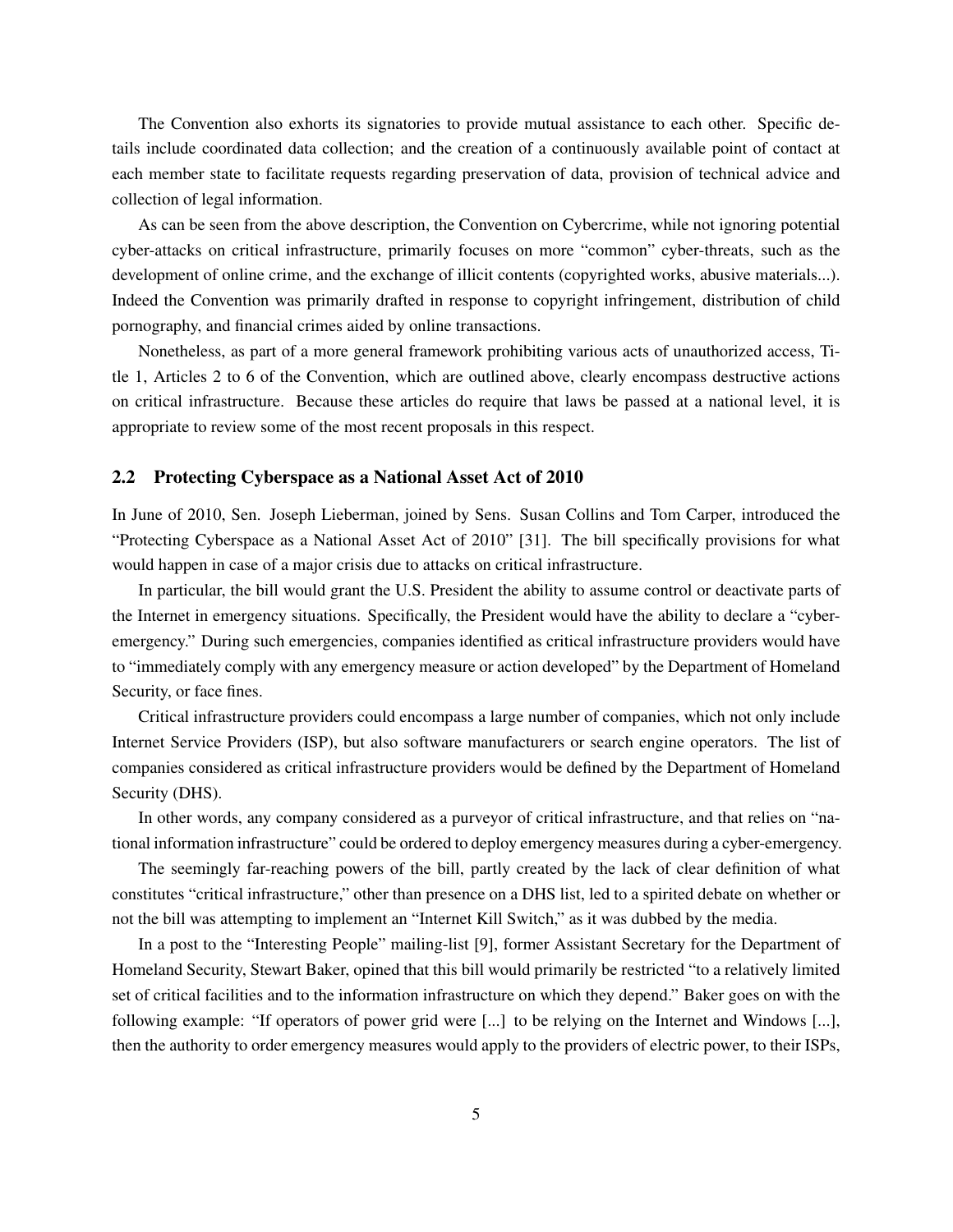and to Microsoft. But other users of the Internet [...] will [n]ever be part of the covered infrastructure. Nor will they be subject to the emergency authority." [9]

Whether or not this bill will eventually pass remains, at the time of this writing, unclear. However, the bill's main merit, in our opinion, is to clearly articulate that critical infrastructure may depend on computing infrastructure, and that both types of infrastructures may be equally important during cyber-attacks. Furthermore, the bill gives the right incentives to perform network segmentation, that is, to enforce a strict separation between commercial and critical networks, which, as is argued in Section 5 is a viable option to reduce the impact of cybercrime. Whether the remedy suggested is appropriate, and could not be prone to abuse, is an entirely different debate. But, as Sen. Lieberman himself noted, some other countries (e.g., China, Gulf countries) have the ability to shut down part of their communication infrastructure in case of an emergency. The main counter-argument is that none of the countries with such capabilities is a Western-style democracy, and thus, the option ill fits the situation of the United States.

#### 2.3 Key Escrow and Wiretapping Orders

As was mentioned in the preamble to this section, cryptographic material has long been equated with other dual-use products such as weapons and munitions. This has led to the perception that, much like violent crime could potentially be curbed by regulating weapon sales, thwarting online crime could be made easier by restricting cryptographic tools and algorithms available to Internet users. The rationale is that, deprived of the ability to make communications secret, miscreants would see their activity as a lot easier to control. Regardless of the actual merits of the proposition, legislative efforts in the United States have tended toward cryptographic restrictions; of utmost concern to the technical community are the efforts proposing to enforce *key escrow*.

Key escrow mandates that the parties to an encrypted electronic communication provide a trusted thirdparty with the key(s) used to encode messages. When talking about key escrow laws, the trusted third-party in question generally means a governmental organization or agency. Closely related to key escrow is the broader notion of digital wiretaps, which, as their name indicates, define a whole class of primitives that can allow a government organization, or law enforcement, to eavesdrop on communications.

Key escrow and digital wiretaps periodically come back in the news as a potential way to combat online miscreants. Anderson [6] documents that back in the early 1990s, the United States Government tried to impose adoption of the "Clipper" chip. This chip was proposed as a replacement for the then-ubiquitous Data Encryption Standard (DES), used for instance in many automated teller machines. Clipper would have been required for any kind of electronic encryption in the United States. Its main feature was to provide a "backdoor" access that could be used to bypass the encryption mechanism and make it possible for authorized parties to eavesdrop on traffic. The idea was that government officials could have access to any encrypted communication they needed to intercept. Following public outrage, plans to deploy the Clipper chip were abandoned.

However, history repeats itself. In 2010, the *New York Times* [49] and the *Guardian* [7] reported similar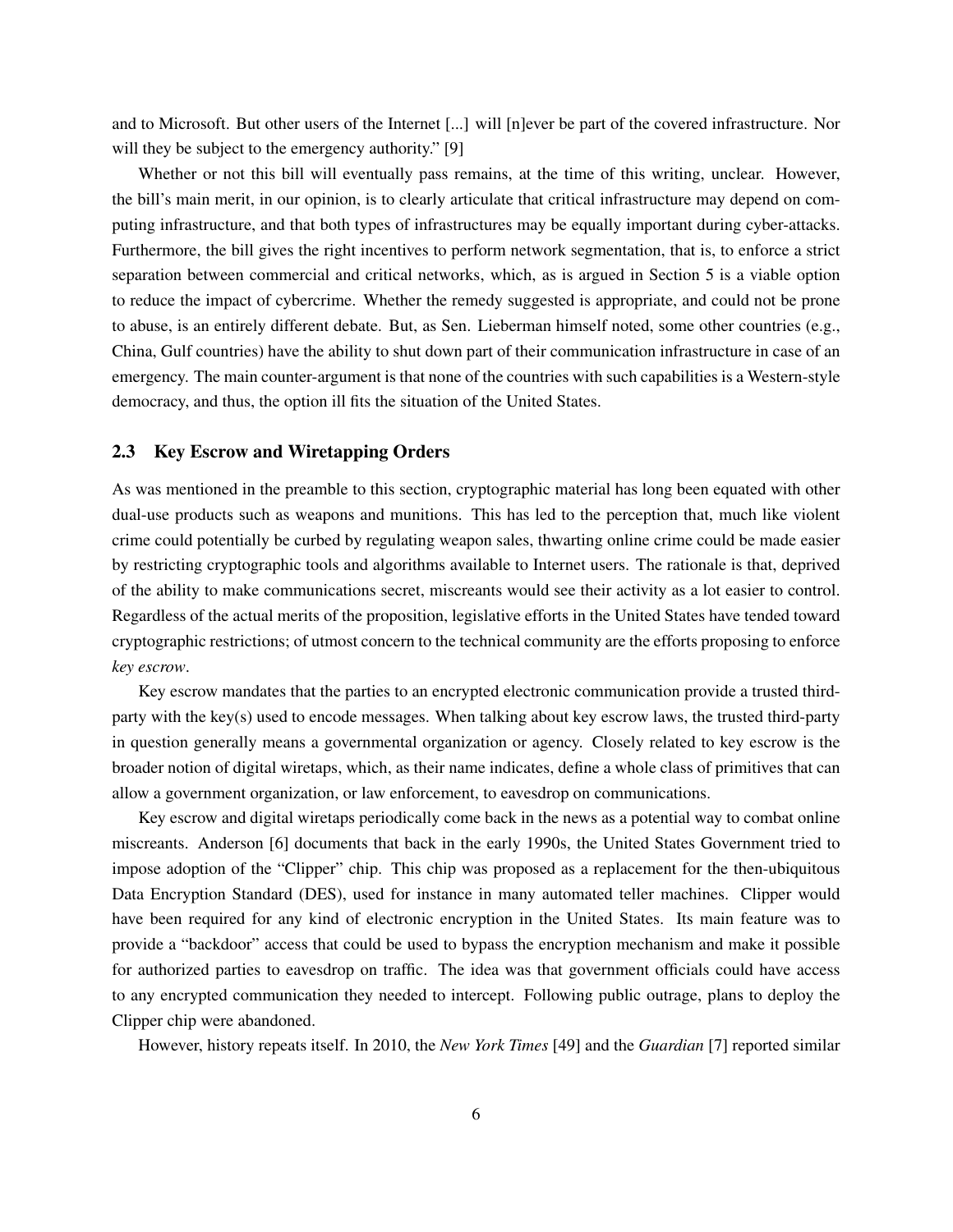legislative efforts under way in both the United States and the United Kingdom. The core idea is that, upon request, Internet Service Providers or software companies should be able to provide deciphered communications to the government. While the mechanisms needed to implement such proposals are not specified at this stage, from the functionality desired, three possible implementations present themselves: (i) key escrow, where the escrow is performed by the government; (ii) key escrow, where the escrow is performed by the service provider (either ISP, or software provider); or (iii) implementation of a backdoor allowing the circumvention of the encryption primitives used altogether, similar to the Clipper chip of the early 1990s.

As pointed out by Anderson [6] among others (see, e.g., [21]), key escrow, and, more generally, wiretapping laws, are unlikely to be very successful in preventing online crime, while they conversely risk alienating regular users. Indeed, while some Internet attacks make use of encrypted communications for coordination between attacking entities, knowing the end points of the communication (i.e., who is talking to whom) is generally the most important part in understanding the conversation semantics; for most protocols, discovering these channels does not require breaking a complex cryptosystem,<sup>1</sup> and indeed, several research efforts have been successful at taking over online criminal networks (see, e.g., [28, 56] among others) without breaking elaborate cryptographic algorithms.

Furthermore, key escrow would only apply to commercial software developed in a specific jurisdiction. Criminals, on the other hand, would be likely to either develop their own software and protocols or use open-source software developed outside of the jurisdiction in question<sup>2</sup>, and would avoid the use of any commercial software on which restrictions have been placed. In other words, it seems dubious that key escrow or wiretapping laws would actually be of any help to curb online crime.

## 3 Threat Models and Associated Policy Challenges

The paper next classifies the different threats facing critical infrastructure. It discusses the seriousness of each of these threats, possible technological remedies, as well as the policy challenges in dealing with these threats. At a high level, it distinguishes between the following families of threats: information theft and espionage on one hand, and disruption of services on the other hand.

#### 3.1 Information Theft, Leaks and Espionage

Information theft encapsulates a large number of security attacks, ranging from theft of intellectual property by company insiders, to industrial espionage, to copyright violations. From a security engineering perspective, all of these attacks share a common trait. The attacker reveals a secret, and subsequently shares it with

 $1$ An notable exception to that statement occurs when miscreants use anonymous networks, such as Tor [21] to have their machines communicate with each other. In such a case, identifying communication end-points is considerably more cumbersome. Fortunately, anonymity of communications between miscreant-controlled machines is still relatively rare, due to the performance penalties incurred when anonymizing traffic.

 $2$ This is already the case: most modern software used, or abused, for security attacks is either open-source, or exchanged in underground forums.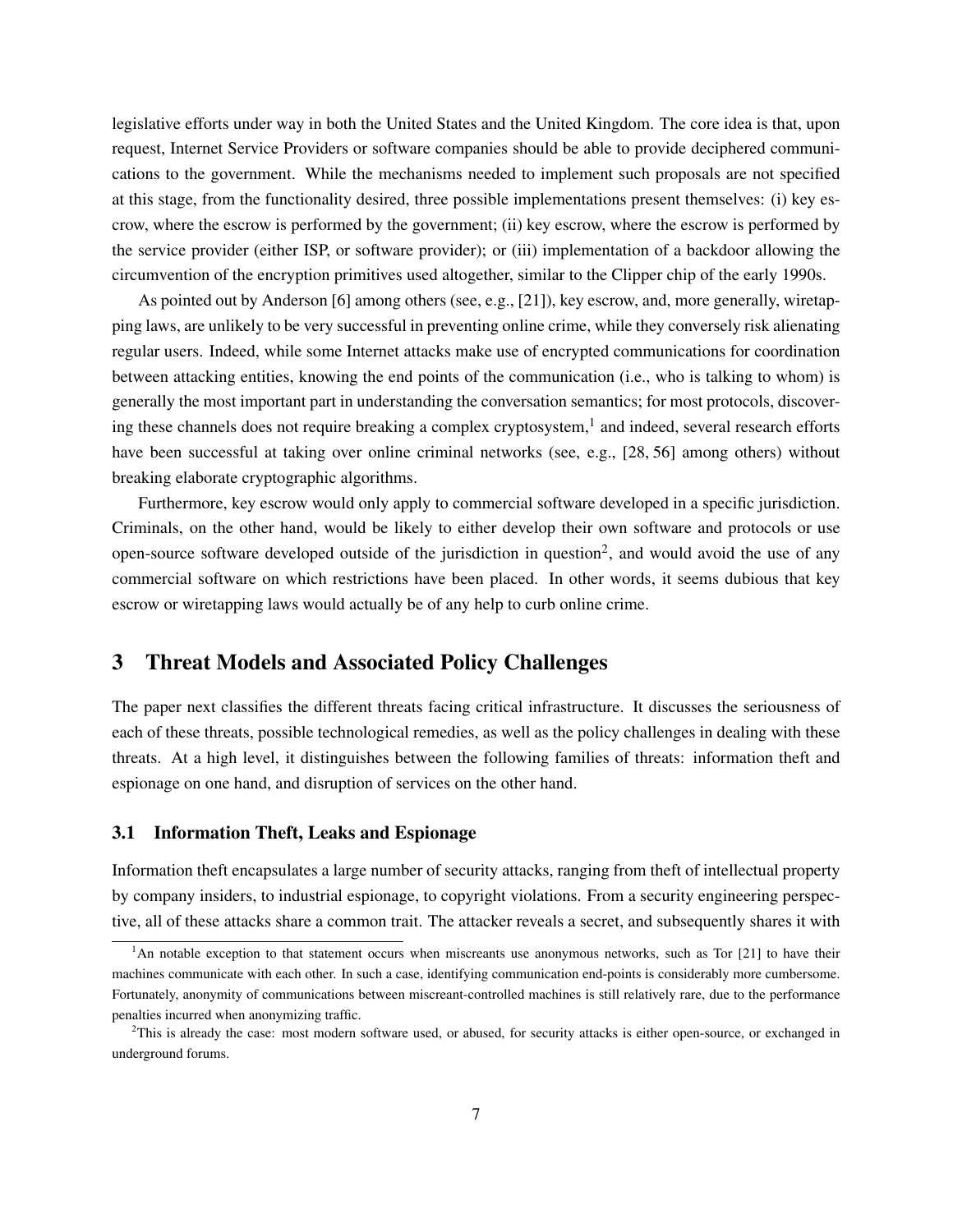unauthorized parties. Note that information theft may also happen inadvertently – it is then categorized as an information "leak."

While they are not direct attacks on the infrastructure, information theft, leaks, and espionage in general pose a grave indirect threat to critical infrastructure. For instance, incidents in Japan in 2006 illustrate the information leak problem quite vividly. The popular Japanese peer-to-peer software Winny has been subject to a family of viruses, collectively referred to as "Antinny." One of the Antinny variants shares the entire contents of the infected users' hard drives, and automatically uploads some files onto the Winny network. With employees working on critical infrastructure taking their work laptops home, and using these laptops to download peer-to-peer files, a disaster was waiting to happen. Indeed, Antinny resulted in catastrophic leaks of information, e.g., nuclear plant data, databases of victims of sex crimes, or classified military data [53]. Once leaked, these secrets cannot be recovered. Along the same lines, the more recent leaks of hundreds of thousands of classified documents through the WikiLeaks site has brought to light a number of ethical and policy concerns linked with the diffusion of classified material.

However important an issue it may be, information theft predates electronic information networks, and, indeed, many laws and regulations already exist to combat the problem. While espionage has long been addressed in terms of national security violations (see, e.g., 18 U.S.C §792–799), more recently, bills tackling commercial espionage have also been signed into law. Specifically, the Economic Espionage Act of 1996 (18 U.S.C. §1831–1839) clearly defines what constitutes information theft of trade secrets and stipulates penalties for perpetrators. In the first actual test of the law, in 2010, a former Boeing employee was convicted under the Economic Espionage Act of 1996, and sentenced to 16 years in prison [41]. Certainly, some of the documents revealed as part of the recent WikiLeaks episode affect national security, and as such, the person(s) who leaked these documents could conceivably be charged under 18 U.S.C  $\S792-799.3$ 

As far as information theft goes, in fact, one can argue that the nature of the media concerned (microfilms, digital files, paper, ...) matters less than its contents. As such, it is not surprising that many of the existing laws do not require to be adapted to accommodate for digital transmission of contents.

For copyright violations, the situation is slightly different. As discussed at length in another report [15], the major change brought about by the rise of electronic networks lies in the potential magnitude of the violations. While copyright violations remained very limited in scope until the mid-1990s, the increased ability to replicate and immediately disseminate digital artifacts on a large scale has made copyright violations considerably more significant than in the past. But here again, numerous laws already exist. In particular, the Digital Millennium Copyright Act (17 U.S.C. §§512, 1201–1205, 1301–1332; 28 U.S.C. §4001) is a set of additions and modifications to older copyright laws (collectively referred to as "Copyright Act of 1976") to account for the challenges posed by electronic information networks.

As such, it does not appear that novel laws need to be created, although certain areas remain relatively illdefined, as evidenced by the judgment rendered by the U.S. Supreme Court in MGM vs. Grokster (545 U.S. 913) which argues that software designed primarily for infringing uses, may be held liable for secondary

 $3$ Note however, that, for such prosecution to be successful, it should be proven that the person causing the leak deliberately gave this information to a foreign power, which, from a legislative angle, is a much more complex proposition.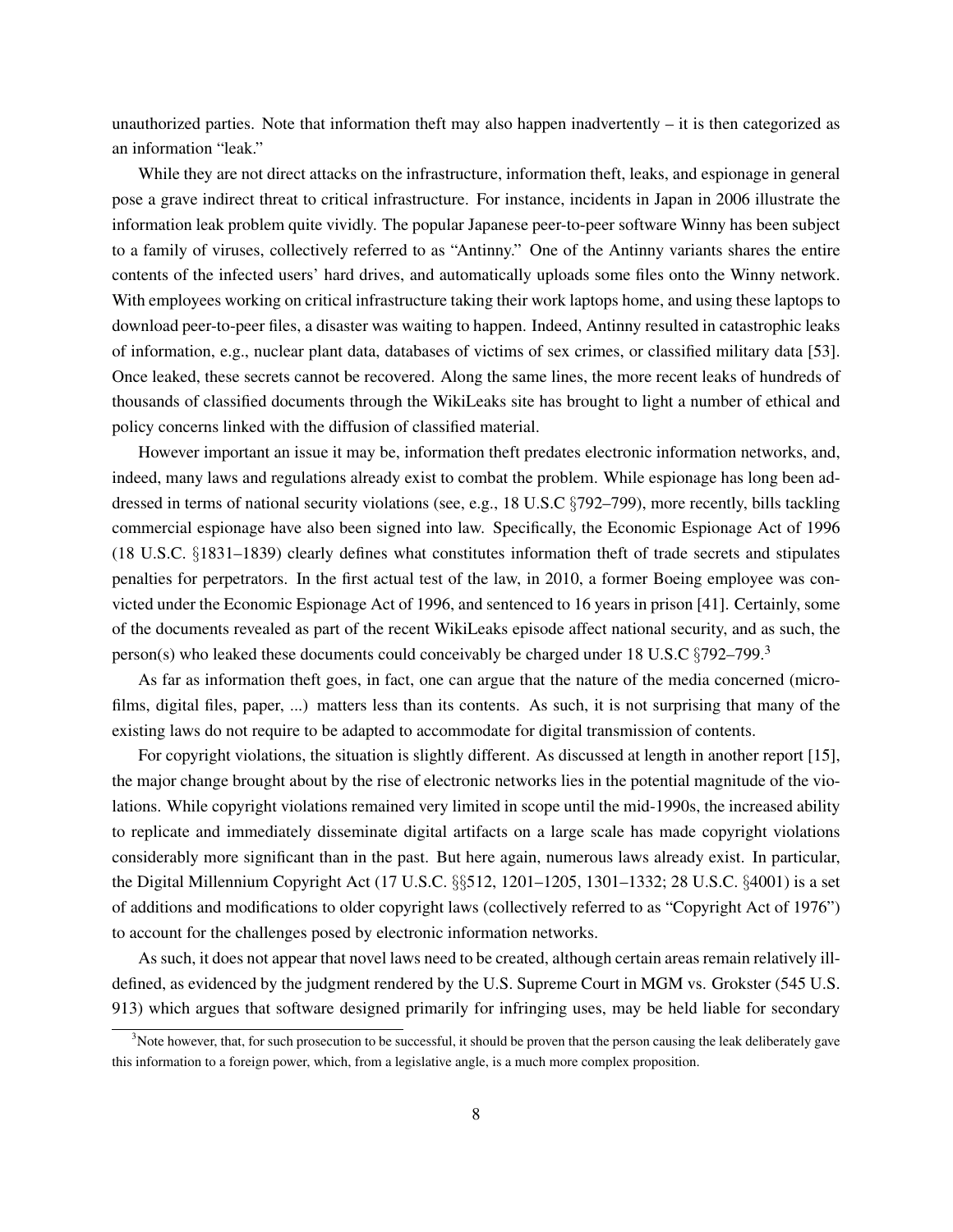copyright infringement. The question of how to determine intent of the software designer is not addressed in the U.S. Supreme Court's decision.

Beyond espionage and copyright laws, one can further argue that, from an international standpoint, laws dealing with the circulation of counterfeit goods or contraband could also apply to information flows. In any case, it does not appear that there needs to be additional legislation crafted specifically for the purpose of electronic information networks.

Last, related to the topic of information leaks is the question of preserving confidentiality of information. This can be absolutely critical for certain types of service providers. For instance, medical providers, including hospitals and pharmacies, must do their utmost to preserve patients' privacy. Hence, laws mandating that security measures be taken to preserve record confidentiality are useful, but can generally be designed at a national level. In the United States, the Health Insurance Portability and Accountability Action (HIPAA) of 1996 (P.L.104-191) fulfills that function. One issue that may arise is when patient records cross borders; for instance, if a US citizen, being treated in the United States, decides to get surgery in Canada. There is, at this point, little harmonization between different national privacy protection laws [48], which may impact companies that outsource some of their data processing services abroad.

#### 3.2 Disruption of Services

Apart from information theft, most cyber-attacks result in disruption of services. This classification is overly broad as it encompasses, for instance, both productivity losses linked to employees being busy deleting email spam messages, as well as distributed denial of service attacks targeting critical function. This section focuses on a subset of attacks that have the worst impact on critical infrastructure.

#### 3.2.1 Insider Threats and Sabotage

Insider threats are directly related to espionage as discussed above. However, here, the focus is on insider threats resulting in destructive actions. Such activities are traditionally referred to as *sabotage* rather than espionage, although the two types of threats usually go hand-in-hand. As is the case for espionage, existing laws define sabotage in the national security realm (e.g., 18 U.S.C. §105) and in the commercial realm (18 U.S.C. §1951, which more generally applies to "Interference with commerce by threats or violence") and do not necessarily need to be amended to encompass electronic sabotage.

#### 3.2.2 Destructive Penetration

Destructive penetration happens in two stages. First, an element of the computing infrastructure is compromised by an external object. For the purposes of this paper, the phrase "external object" encompasses all *malware*, that is, programs written with a malicious intent in mind. More specifically, this paper primarily concerns itself with spyware (code that is manually, but involuntarily, installed by the machine operator), and worms and viruses, which are self-replicating programs that can propagate automatically, or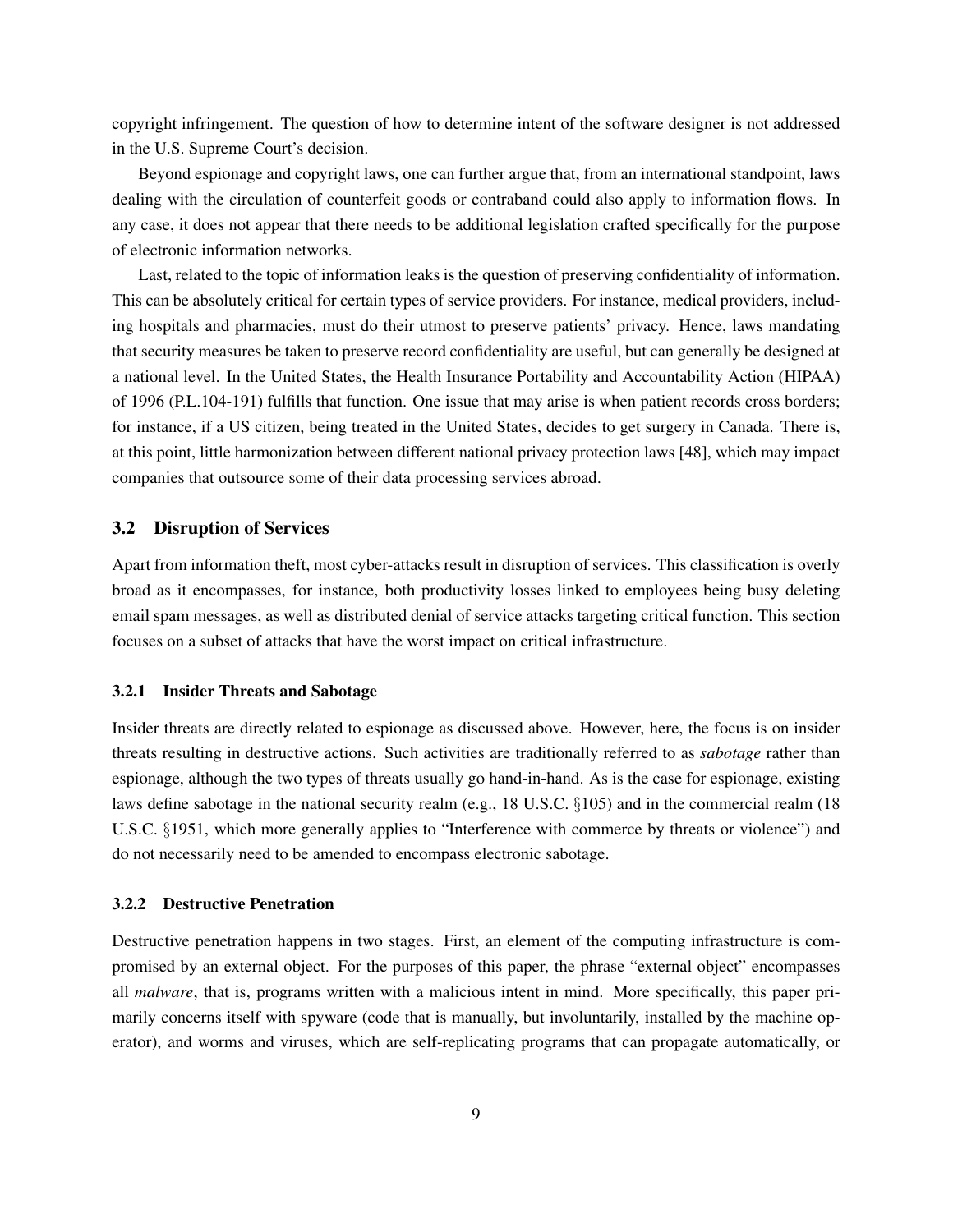semi-automatically, over networks of computers.<sup>4</sup> Second, this piece of malware subsequently destroys the machine it has infected.

Usually, deployment of such attacks occurs by contagion. That is, a machine is initially compromised and then seeks other vulnerable machines to infect by probing (randomly or deterministically) portions of the Internet. Once other vulnerable machines have been compromised, they in turn attempt to further the infection by compromising other vulnerable machines. Epidemiological models have been built to describe propagation patterns of such viruses, and have been shown to closely track measurements of the number of compromised systems [36, 55].

Rather than using the Internet, older viruses propagated through physical media such as floppy disks and often contained logic bombs. A logic bomb is a piece of computer code that remains harmless until a certain trigger, such as a clock reading, is activated. Logic bombs could cause serious harm to compromised systems, for instance reformatting their hard drive, or corrupting boot sectors. While the harm was reversible (e.g., by reinstalling a fresh operating system), such attacks usually incapacitated the targeted machine for a period of time.

Modern (i.e., post-2001<sup>5</sup>) computer worms and viruses have generally had relatively mild effects on the machines they compromised. Indeed, worms are generally used to provide control over the compromised machine to an attacker; the machine so compromised is subsequently used to attack other machines while making it more difficult for the attacker to be identified, as discussed in the next subsection.

The reason for the apparent milder effect of modern malware compared to its ancestors is primarily economic. With the increased monetization of online crime [39], compromised machines and their contents (e.g., financial and other confidential information) have become a commodity that can be traded in underground economies. Destroying these machines would translate into a loss of revenue for the miscreants behind the compromise, and is therefore unlikely to be a frequent option.

However, nothing prevents a determined attacker from unleashing a worm or virus that compromises a large number of machines, with the objective of incapacitating some critical infrastructure, by destroying compromised machines, rather than exploiting them for profit. Such a scenario is described by Weaver and Paxson [60], who imagine that a computer worm could be programmed to propagate in 15 minutes or less over the entire Internet, making reaction impossible at human timescales. The worm imagined by Weaver and Paxson would proceed to reflash the BIOS of the computers it targets. The BIOS is a small program that is immediately run after powering on the machine. This program typically resides in on-board memory, and altering it can make it impossible for the computer to boot. Thus, BIOS reflashing with a malicious intent

<sup>&</sup>lt;sup>4</sup>The terms "worms" and "viruses" are often used interchangeably. A sometimes-adopted definition distinguishes between fully automated propagation of harmful code (worms) and propagation initiated by manual action such as opening an email attachment (viruses). Because the distinction is irrelevant to the the discussion in this paper, the terms "worm" and "viruses" are synonyms in this paper.

<sup>5</sup> 2001 marks the emergence of the "Code Red" worm [55] which was the first modern, automated large-scale worm to rapidly propagate over the entire Internet. The Morris Worm from 1988 actually was the first program to harness the power of the Internet to propagate on a large-scale, but, back in 1988, the Internet hosted a comparatively small pool of machines, and at the time, almost none of the critical infrastructure was connected to it.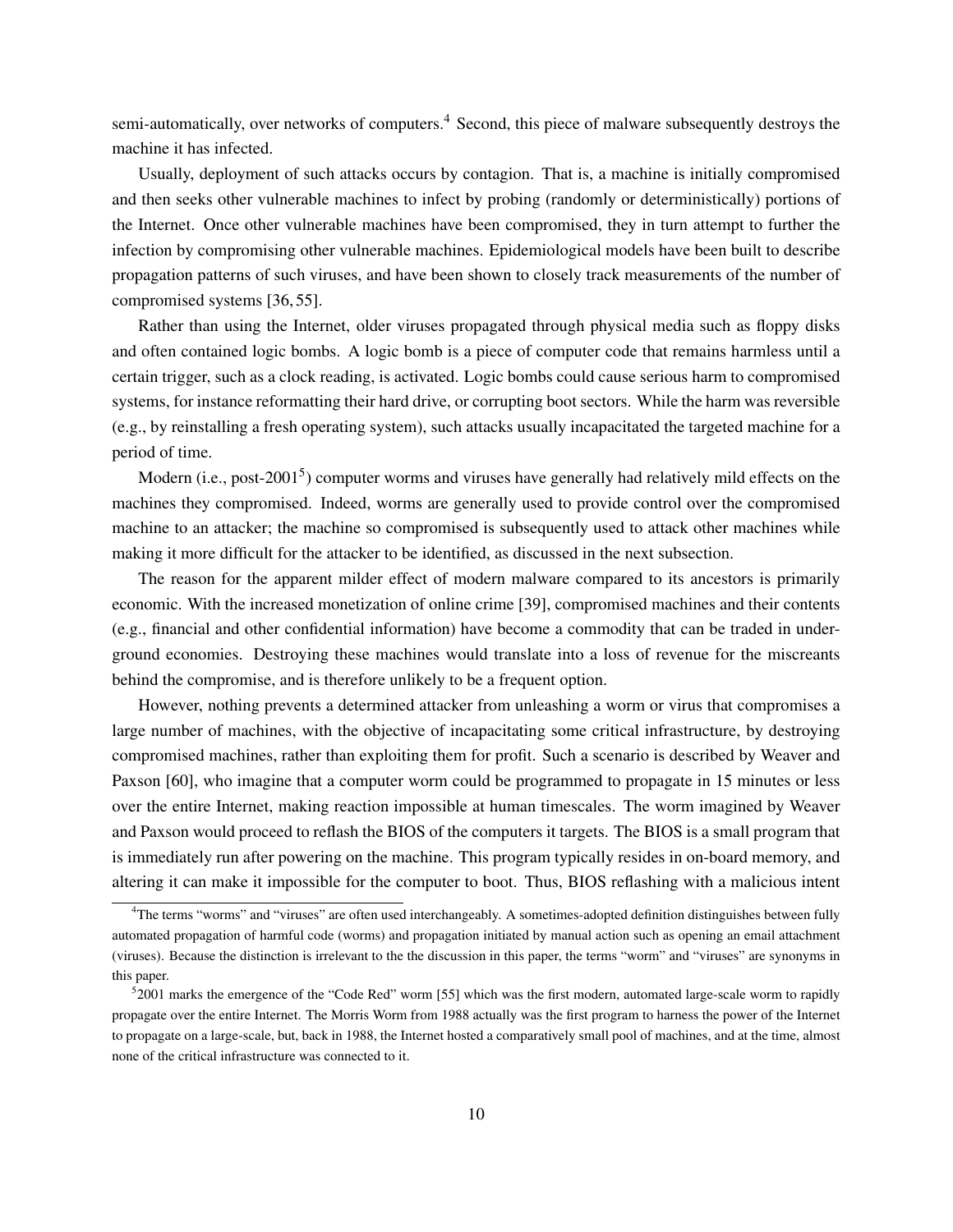would effectively destroy part of the targeted computer's hardware, and make recovery only possible after time-consuming and expensive efforts (e.g., integrated circuit replacement). Weaver and Paxson argue that economic damages incurred by such a destructive worm would far exceed the tens of billions of dollars [60].

Such devastating threats have yet to be realized in practice. However, the recent incidents linked to the Stuxnet worm suggest that some classes of attackers may not necessarily worry about collateral damages and attempt to infect as many systems as possible in order to destroy a few specific targets. Indeed the Stuxnet worm tries to reprogram some very special purpose hardware, but, at the same time, aims to propagate to large numbers of machines. By analogy to epidemiology, one could model Stuxnet as a rather aggressive virus for a certain portion of the population (i.e., those machines running the specifically targeted hardware), but one that mostly relies on asymptomatic carriers to propagate.

As in epidemiology, it is extremely difficult to detect the original infection point – i.e., the "patient zero." For many of the most famous modern worms, the original infection point was never identified. For instance, neither the original infection point or the authors of the Slammer worm [35], which is discussed in more detail below, were ever found. Likewise, while the CodeRed worm propagation rate was *a posteriori* modeled using epidemiological models [55], its original infection point, as well as its authors, remain a mystery. In fact, for most modern worms, it is almost impossible to find out the original compromise, unless the author of the worm makes a mistake that can lead investigators on its trail. For instance, the author of the Sasser [58] and Netsky worms [57] was identified, but only after he boasted of his feat to acquaintances. In other words, attribution of authorship is usually done through traditional police investigation, rather than technological discovery.

Furthermore, even when the author can be identified, he or she is unlikely to be in the same jurisdiction as his/her victims. For instance, in the case of the Sasser and Netsky worms, the perpetrator was a German citizen, residing in Germany. Because he was under 18 at the time, he only received probation and community service, per German law. Given that both worms had global impact, he would undoubtedly have faced a more severe sentence in some of the countries where machines were compromised.

Intrusion Detection. Due to the difficulties in pinpointing the origin of such infections, technological defenses have mostly been focused on preventing infections from impeding one's network. In other words, the technological strategy to defend against destructive penetration has mostly been one of containment, rather than prevention or deterrence. More precisely, defenses have traditionally been focusing on intrusion detection, both at the end-host (computer) level and at the network level.

At the end-host level, anti-viruses are the main defense against malware, and are now part of all major computing infrastructures. However, classifying programs as malware or as legitimate is not an easy task and is still a very active area of research. There are essentially two complementary approaches being used: signature-based detection of malware and behavioral analysis. Most anti-virus programs operate with a database of so-called "signatures" of known bad programs. Signatures typically refer to binary patterns present in memory or on a disk when known bad files are copied to the machine or run on its processor. Anti-viruses periodically check each file present on the system against those signatures. The process is rel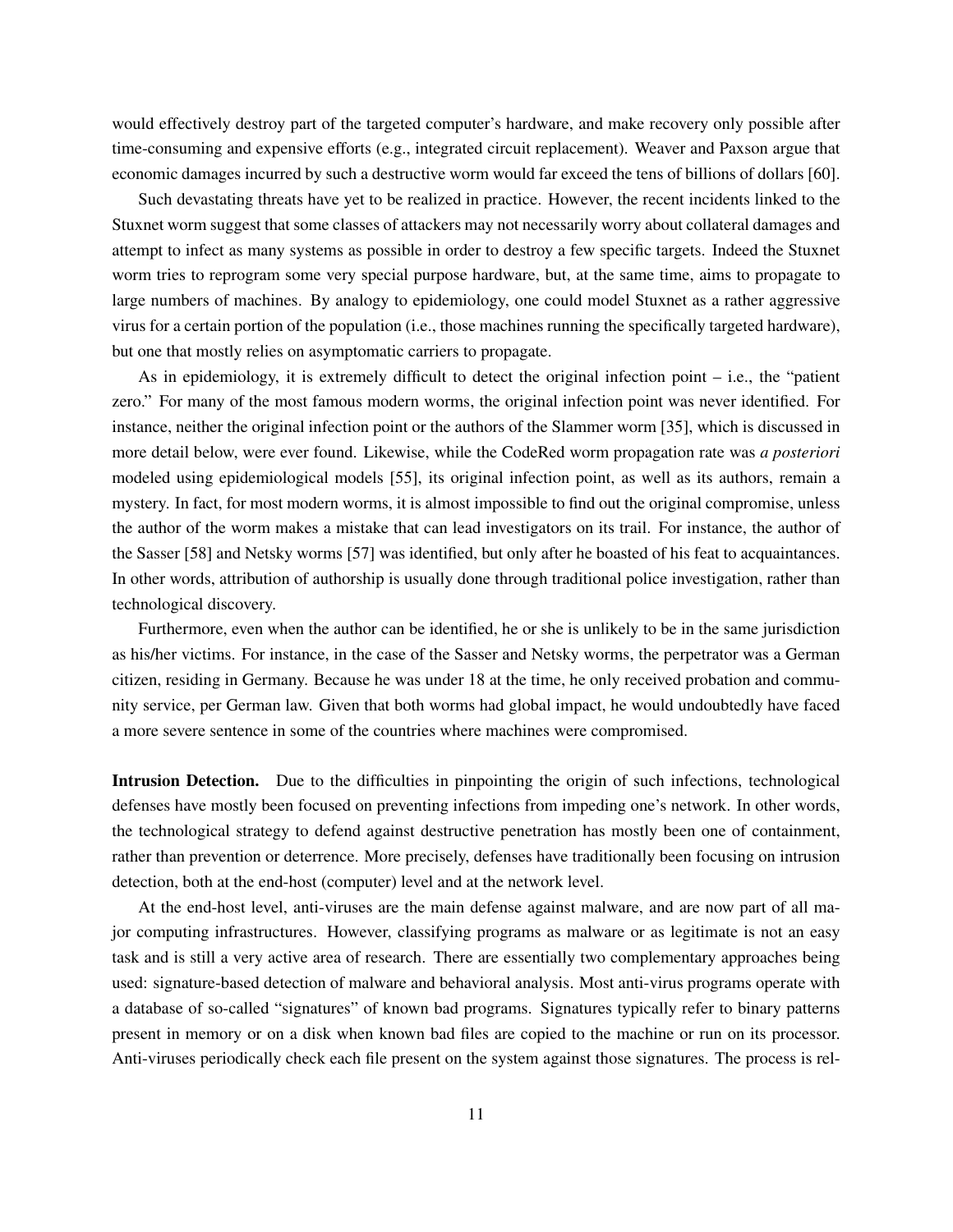atively fast but is vulnerable to minor changes in the harmful programs. For instance, two programs may have exactly the same semantics, yet have considerably different binary footprints, a problem known as *polymorphism*. Worse, given that modern computer architectures allow for self-modifying code, a program may change its behavior while running and easily escape signature-based detection. In addition, the number of signatures of known bad programs has been exponentially increasing over time [13]. Due to the limitations of signature-based detection, behavioral analysis (e.g., [29, 42]) has recently been proposed. The idea is to have programs run in a confined environment before being allowed to run on the machine proper, and to check their behavior in the confined environment against known undesirable properties. The difficulty in deploying behavioral analysis is its computational overhead. Programs have to run a certain amount of time before they can be declared as "safe," which precludes any fast detection.

At the network level, the intrusion detection literature is extremely rich (see [8] for an overview), and intrusion detection systems can roughly be divided into two categories. Similar to anti-viruses discussed above, signature-based intrusion detection systems, such as Snort [44], basically match incoming network traffic patterns with a database of known signatures of harmful traffic. Traffic identified as malicious may either be denied entrance to the protected network, or may raise an alert sent to the network administrator. The main issue with signature-based intrusion detection is that, much like signature-based malware detection, it is essentially powerless against attacks that do not fit a particular signature. For instance, slight variations of existing attacks may result in slightly different traffic patterns, which in turn may allow for evading intrusion detection systems.

A different approach, advocated by the Bro intrusion detection system [43] is to build state machines that track the status of a connection and only raise alarms when several conditions are met. The main advantage of such stateful intrusion detection systems is that they can detect attacks that do not conform to a very specific traffic signature. On the other hand, stateful intrusion systems tend to require more processing resources than their signature-based counterparts.

Trusted Platform Module and Attestation. A more recent line of work to provide technological defenses against destructive penetration is that of *attestation* (see for instance [45, 51, 52]). The idea is to check all programs running on a machine, against an existing database of "valid" programs.<sup>6</sup> If unwanted software (e.g., a virus) resides on the machine, it will not pass this check and will not be authorized to run. One can see that the main conceptual difference with the intrusion detection schemes discussed above is that by default, programs are *not* allowed to run in such environments, and must instead show that they are benign before being allowed to run. The risk then becomes that a legitimate program is mistakenly not authorized to run; but as pointed out by Saltzer and Schroeder in their seminal paper on access control [47], such a "failsafe default" is actually desirable – indeed, the machine does not become more vulnerable due to a failure of the security system.

<sup>6</sup>Attestation actually refers to the ability of a machine to provide proof, to an inquiring party, that it is running a certain program. By a slight abuse of terminology, attestation is used to refer to the entire body of research devoted to providing primitives that ensure correctness of the programs being run on a given platform.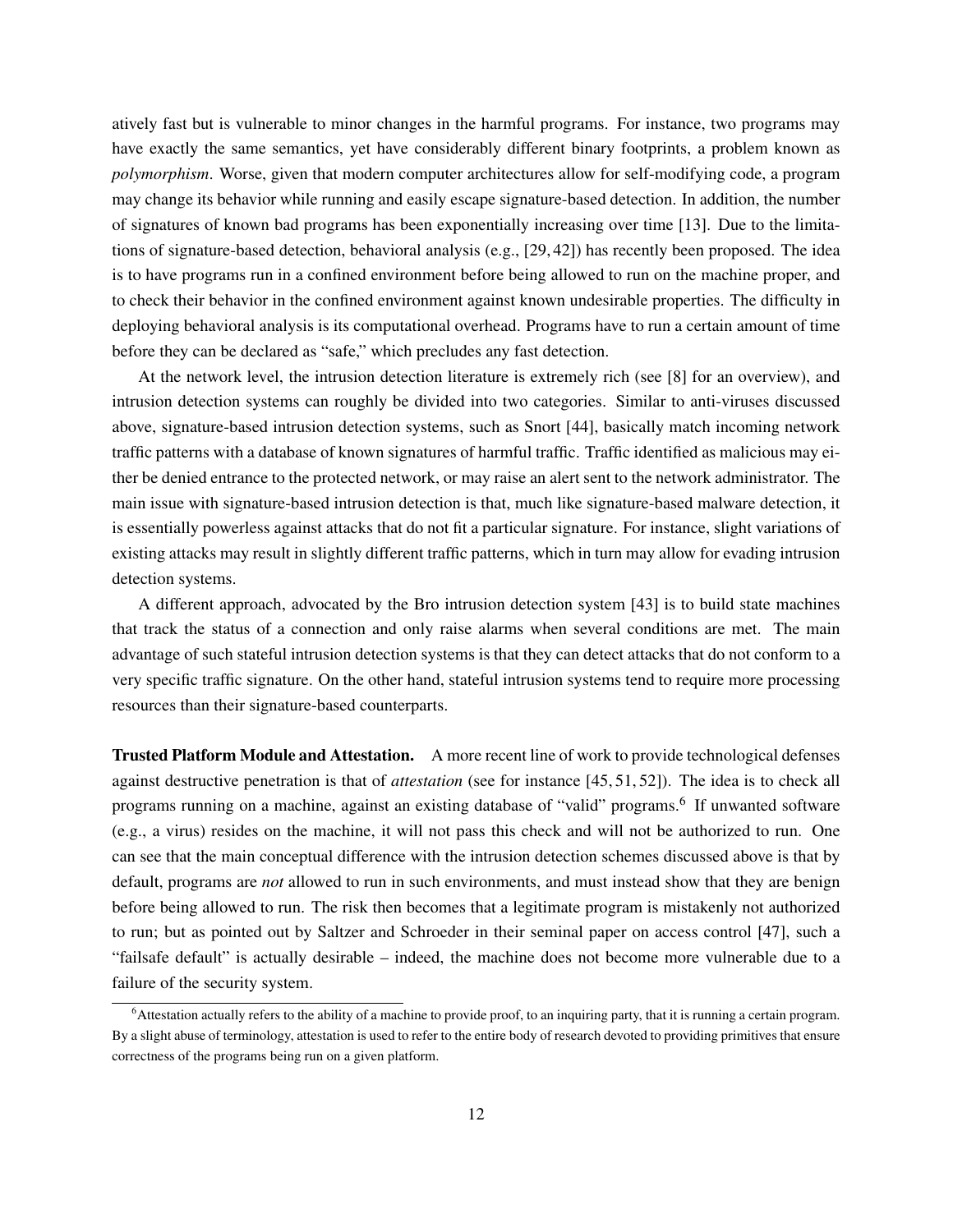The main technological challenge is to ensure that the hardware (or software) in charge of performing the checks is itself trustworthy. The Trusted Platform Module (TPM) is one possible solution. TPM are hardware chips that, through a combination of cryptographic primitives and secure storage can provide measurements of files present on a system with guaranteed integrity (that is, the measurements cannot be altered by an adversary) [46]. A number of modern computers (e.g., IBM Lenovo laptops, recent Apple MacBook laptops, ...) include a TPM chip, but those are so far relatively unused. A second challenge is to ensure that the database against which measurements are to be checked remains secure. While securing the contents of such a database seems possible (for instance by requiring that only authenticated parties add new entries<sup>7</sup>), TPM chips have policy implications that exceed the realm of security. For instance, certain vendors could collude to prevent inclusion in this database of trusted programs written by their competitors [50].

#### 3.2.3 Distributed Denial of Service.

Distributed denial of service (DDoS) attacks are closely related to destructive penetration discussed above, and are one of the major scourges to afflict the Internet in recent years. Most attacks proceed in two phases. First, a number of vulnerable hosts on the Internet are compromised by malware, in a manner identical to what was described earlier. But instead of destroying the hosts so compromised, the attacker instead installs programs that give him/her full control over these victim machines. Subsequently, the attacker communicates orders to these compromised machines, for instance, sending a large number of individually innocuous requests to a target, in an effort to momentarily incapacitate the victim.

Figure 1 illustrates how networks of compromised machines are used to perform denial of service attacks. In the early 2000s, which correspond to the early days of modern distributed denial of service attacks, compromised hosts were usually federated in a hierarchy separated between slaves and masters – the decision to grant master status to a compromised machine was generally dependent on its availability, reliability and performance [34]. Figure 1(a) shows that an attacker would transmit orders to a handful of masters, which would each relay the orders to a number of slaves. Eventually all slaves would receive the attacker's command and would send large amounts of traffic to the intended victim. The advantage of such hierarchical protocols is two-fold: the attacker is guaranteed relative anonymity through indirection, and the dissemination of command and control messages is made much more scalable to a large number of compromised hosts.

Figure 1(b) shows a more modern infrastructure, as described for instance in [22]. Contrary to past efforts, modern denial of service attacks usually do not rely on networks of machines solely compromised for the purpose of launching such attacks. Instead, miscreants compromise a large number of machines, federate these machines into peer-to-peer networks using modified versions of known protocols (e.g., Kademlia [32]), and then sell "timeshares" of computing time on the resulting computing infrastructure to other miscreants. In essence, this is nothing different from cloud computing, except that both the "cloud" providers and

 $<sup>7</sup>$ In a different context, the AppleStore, in which all applications are vetted by Apple prior to being available, gives a proof of</sup> concept that such databases are viable.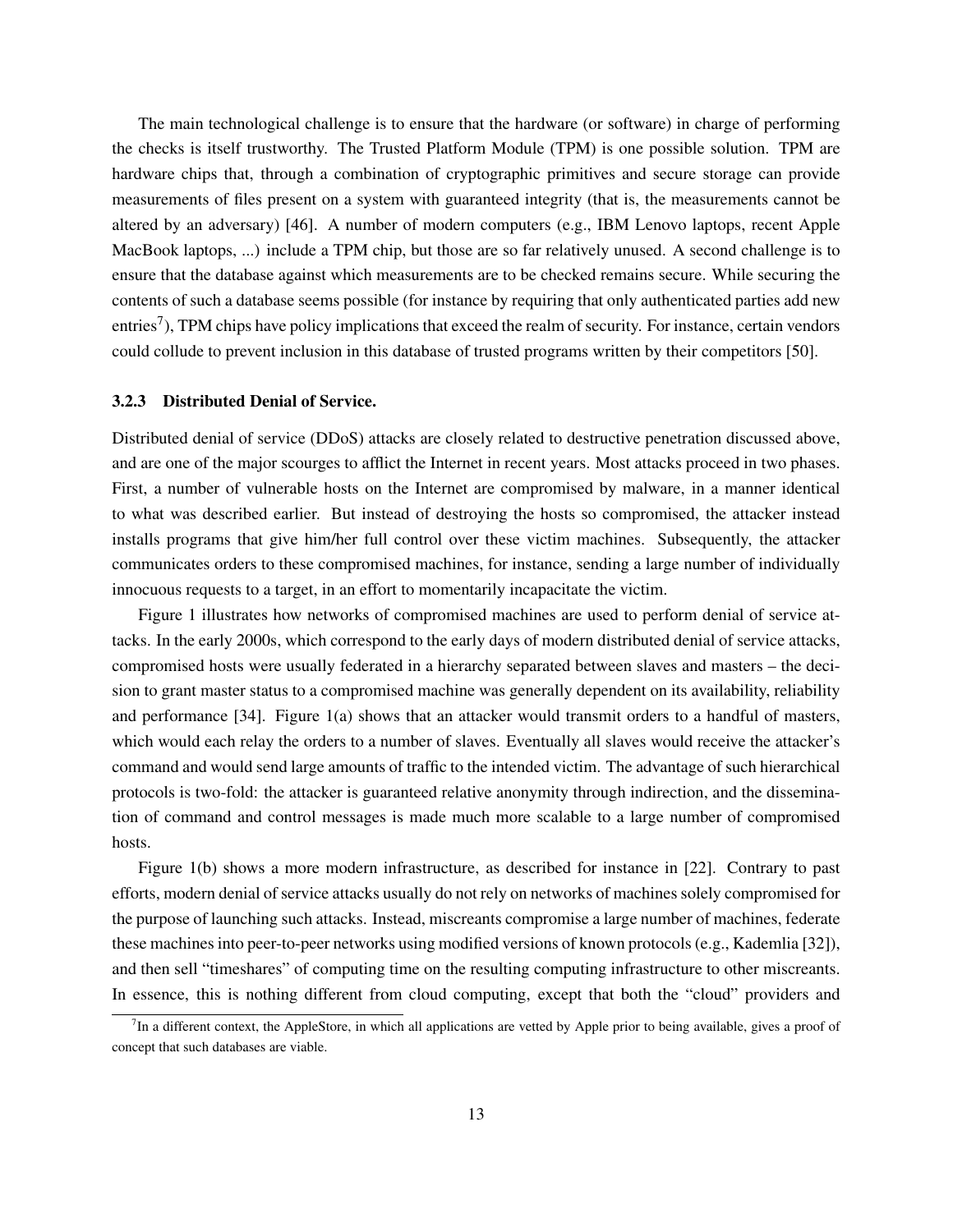

(a) Hierarchical organization (c. mid-2000s)

(b) Peer-to-peer organization (c. late-2000s-early 2010s)

Figure 1: Denial of Service infrastructures. Denial of service infrastructures have evolved from hierarchical networks specifically designed for distributed denial of service attacks (a), to more general networks, usually organized using peer-to-peer protocols that can perform denial of service attacks as one of many "services" they provide (b). (Other such services include hosting infrastructure for fraudulent websites, dissemination of spam email, among others.)

their users are all operating in complete illegality, sharing and bartering access to machines that do not belong to them. These compromised machines are often referred to as "bots," and the resulting networks of compromised hosts, or "botnets" have been extensively studied in recent research (see, e.g., [4, 27, 28, 56] among others).

Regardless of the operating mode of the attacker, the victim usually can only trace the source of the attack back to the compromised hosts that flooded it with unwanted traffic. On the other hand, identifying the villain that commanded the attack is a lot thornier, as modern botnets are very often used by many different parties, and are accessed through multiple layers of indirection. For instance, attackers can resort to onion routing [21] to communicate with the botnet anonymously,  $\delta$  or can, more simply, talk to their bots through intermediate, proxy servers, to shield their identity – in either case, it is near impossible to re-identify the origin of the attack.

As a case in point, there is still no consensus on who was behind the cyber attacks of June 2010 that took down prominent United States and South Korean websites [61]. Due to obvious geopolitical connections, North Korea was suspected, but, for the technological reasons outlined above, no evidence thus far has credibly pointed to any identifiable perpetrator.

Whenever attack attribution (i.e., identifying the perpetrator) can be performed accurately, existing agreements such as discussed in Section 2 could then be used to prosecute and/or punish. This is similar to

 $8$ Communication between different bots, on the other hand, is usually not anonymous, due to performance reasons.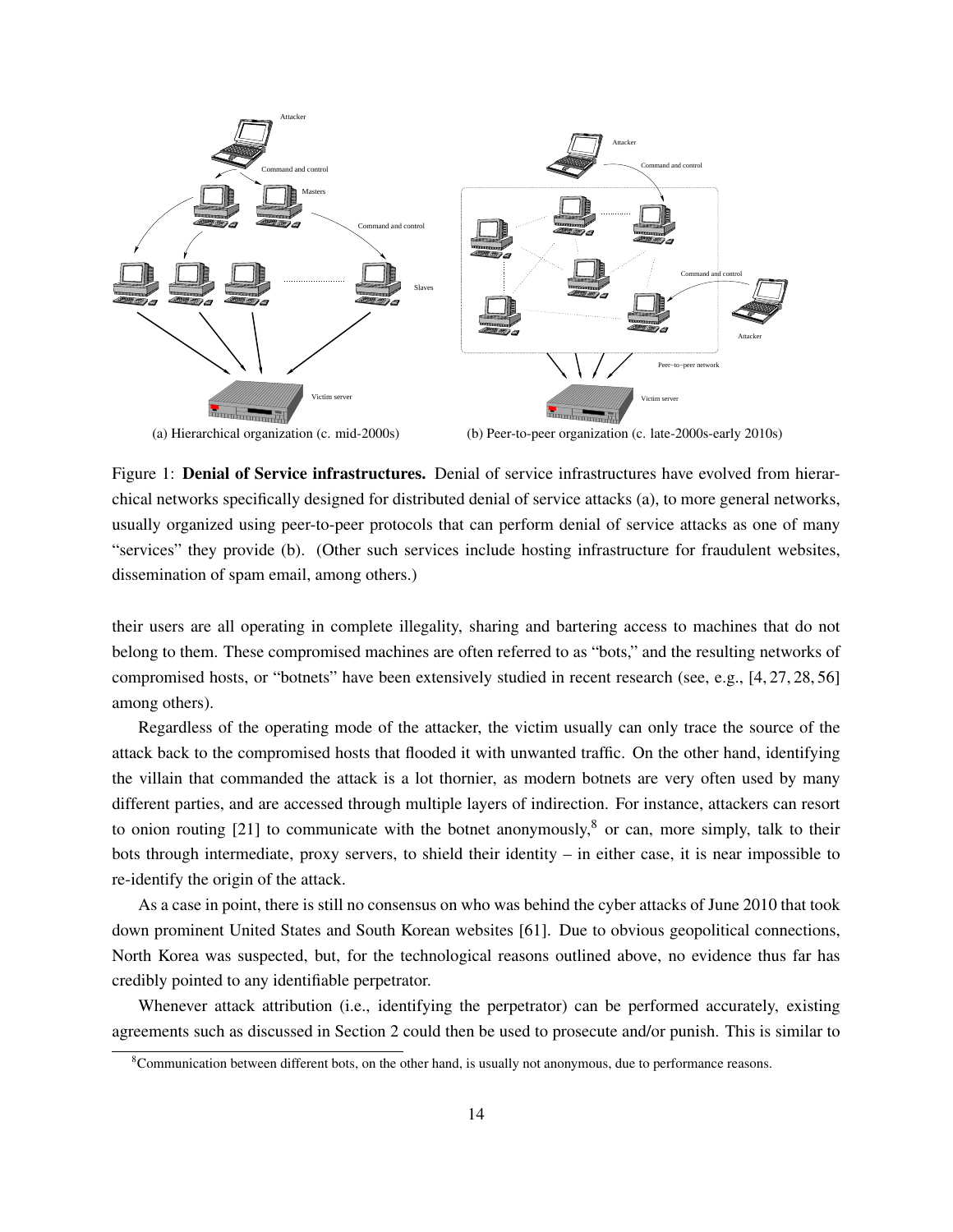the dissemination of illegitimate pornographic goods (e.g., child pornography). While it may be difficult to identify the producer of certain pictures with high accuracy, when an author or perpetrator is found, international conventions exist to bring them to justice. However, considering how difficult attack attribution may be, such laws may generally be hard to apply. Instead, it may be worth exploring conventions that could make it harder for attackers to carry out their deeds, as discussed next.

#### 3.2.4 Collateral damages due to other attacks

Some, if not most, of the attacks outlined above sometimes result in collateral damages for third parties that are not, a priori, involved in the attack itself. One such example was that of the "attack" that crippled essential navigation services offered by the Port of Houston (Texas) [30]. The Port of Houston was not the intended victim of the attack. Rather, one chatroom user, based in the United Kingdom, allegedly launched a denial of service attack on another user, based in South Africa. Systems used by the Port of Houston infrastructure happened to be on the path between the attacker and the target, and were flooded with traffic, which made them unresponsive.

In that specific case, the machine from which the attack originated was clearly identified, and its owner was prosecuted in the United Kingdom, where he resided at the time, under the Computer Misuse Act of 1990 (1990 (c. 18)). He was ultimately acquitted, since doubts about whether or not his machine had been exploited by another person to conduct the attack were never alleviated in court.

Another example is that of the Slammer worm that was mentioned earlier. Slammer essentially shut down large portions of the Internet due to the overload it imposed on the network infrastructure. This is all the more remarkable considering that Slammer, itself, is not a particularly harmful program. Its only goal is to replicate as quickly as possible over the network; but other than this replication primitive, the worm is actually completely harmless. However, the worm ended up being so successful at propagating that the network traffic it generated overloaded packet routers that are essential to transmit Internet traffic. Routers overloaded due to Slammer stopped processing appropriately routing messages coming from other routers, which furthered network instability even more, as unprocessed messages were reissued, adding to the already overloaded state of the network.

As discussed before, finding the originator of an attack is usually very difficult and may not even be possible. However, this does not necessarily matter when dealing with collateral damage. Essentially, collateral damage mostly occurs due to what economists call negative externalities. That is, a network A may suffer from an overload of traffic, because an unprotected network  $B$  is letting attackers take full advantage of it. While network B's owners are not actively malicious, they can be viewed as negligent, in that they facilitate the attack taking place.

Negative externalities are a problem well-known to economists. For instance, pollution is an example of negative externality. A given factory may increase its output and make more profit in the process, but the increased output increases pollution and thus penalizes everyone else. The classical solution to negative externalities is to impose "side payments" that essentially re-align economic incentives. In the factory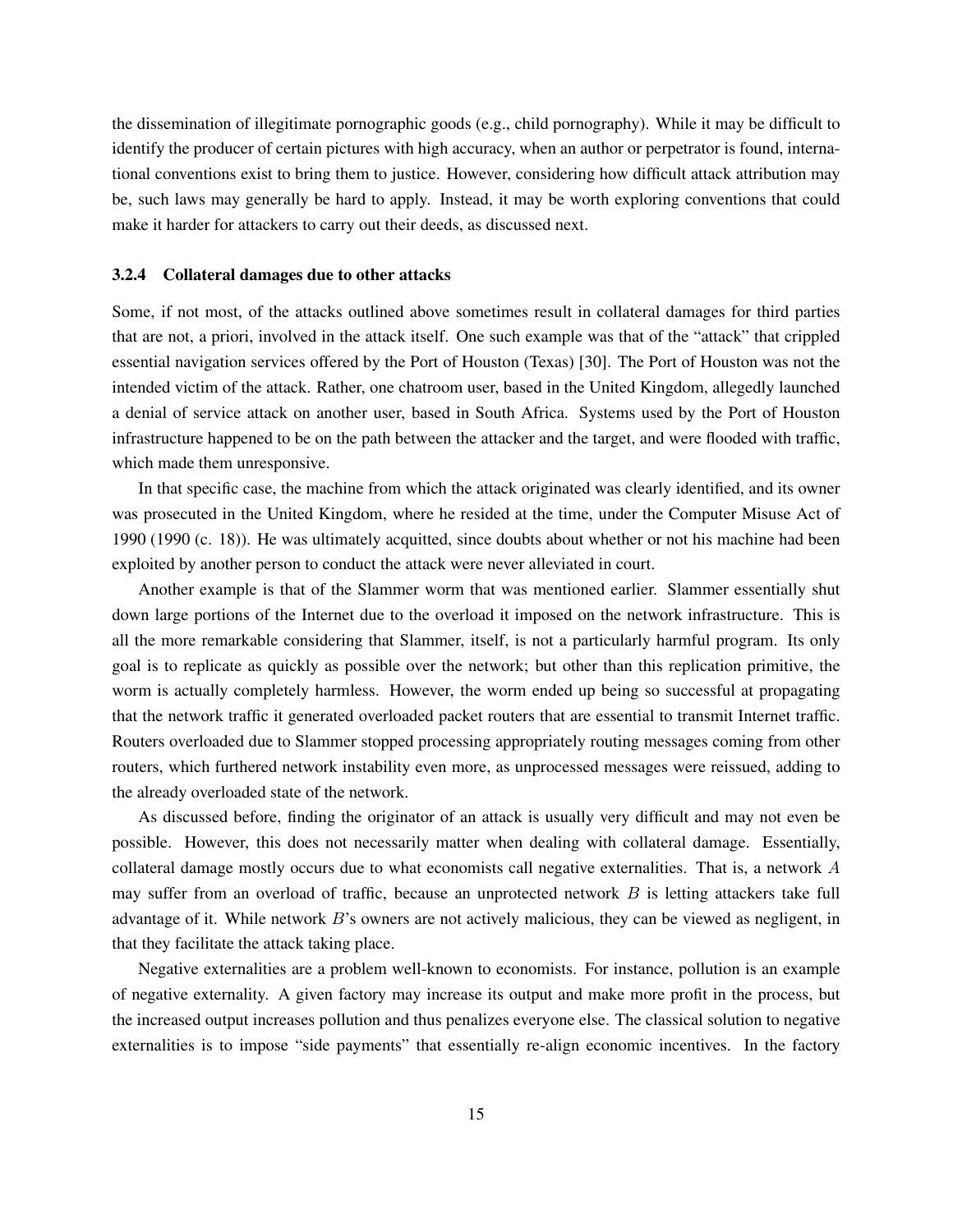example, taxing polluters proportionally to the amount of pollution they produce is one way to re-align their economic incentives toward a more desirable outcome. In the context of network security, ISPs have the economic leverage to choose who they receive traffic from. In the example given above network A could realize that a vast amount of undesirable traffic transits through network B and accordingly renegotiate the peering agreements (or transit agreements) it has in place to govern its connectivity with B.

As a case in point, a host of measurement studies indicated that from April 2008 onward, taking down a particularly suspicious Internet Service Provider (McColo) could significantly reduce the overall volume of email spam at the time. The suspicious service provider was eventually disconnected in November 2008 from the rest of the network by its peers – not by legal action but essentially being punished for being a "polluter" [18] – and ended up bankrupt. Through this incident, market forces were at play. Indeed, the community essentially became fed up with a misbehaving member and imposed sanctions by itself, although it did take more than seven months before decisive action was taken. It is plausible to imagine that the same outcome could have been obtained through legal enforcement, but the question remains whether legal pressure is necessary as a complement to existing economic incentives. Since negative externalities are in play, new legal incentives may be useful in rectifying undesirable economic incentives.

More generally, security analysts need to be alert to the possibility that attacks on commercial networks can have dire side effects on critical infrastructure. The Port of Houston incident discussed above is one such example of critical infrastructure suffering from an unrelated attack. The insight, here, is that segmentation of networks and services is absolutely needed to provide isolation. Indeed, the only reason why the Port of Houston suffered from the attack is because its essential services shared connectivity with the commercial Internet. This illustrates the point that vital services should be isolated from the rest of the network – possibly running on physically separate infrastructure.

Here, international conventions may not help as much as national best practices imbedded in law. For instance, the United States military has rules that demand that military functions be separated from civilian functions and use different physical networks for classified data in order to minimize the risk of leaks between confidential channels and open channels [6, 12]. One could conceivably imagine drawing inspiration from these policies to enact similar practices for critical infrastructure. This paper returns to the notion of network separation in Section 5, but note that the aforementioned Liebermann bill discussed earlier provides incentives to perform such separation, as critical infrastructure providers would want to minimize the amount of infrastructure that can be seized during an emergency situation.

## 4 Practical Instances of Threats to Critical Networks

The paper next relates the threats discussed above to existing critical networks. It namely looks at financial infrastructure, air traffic control systems, hospitals, and power and water systems in turn. While far from exhaustive, the discussion in this section chiefly aims at providing some brief, practical examples of threats faced by critical infrastructure. This discussion refrains as much as possible from speculating about hypothetical threats, and instead looks at potential vulnerabilities that seem relatively glaring, considering what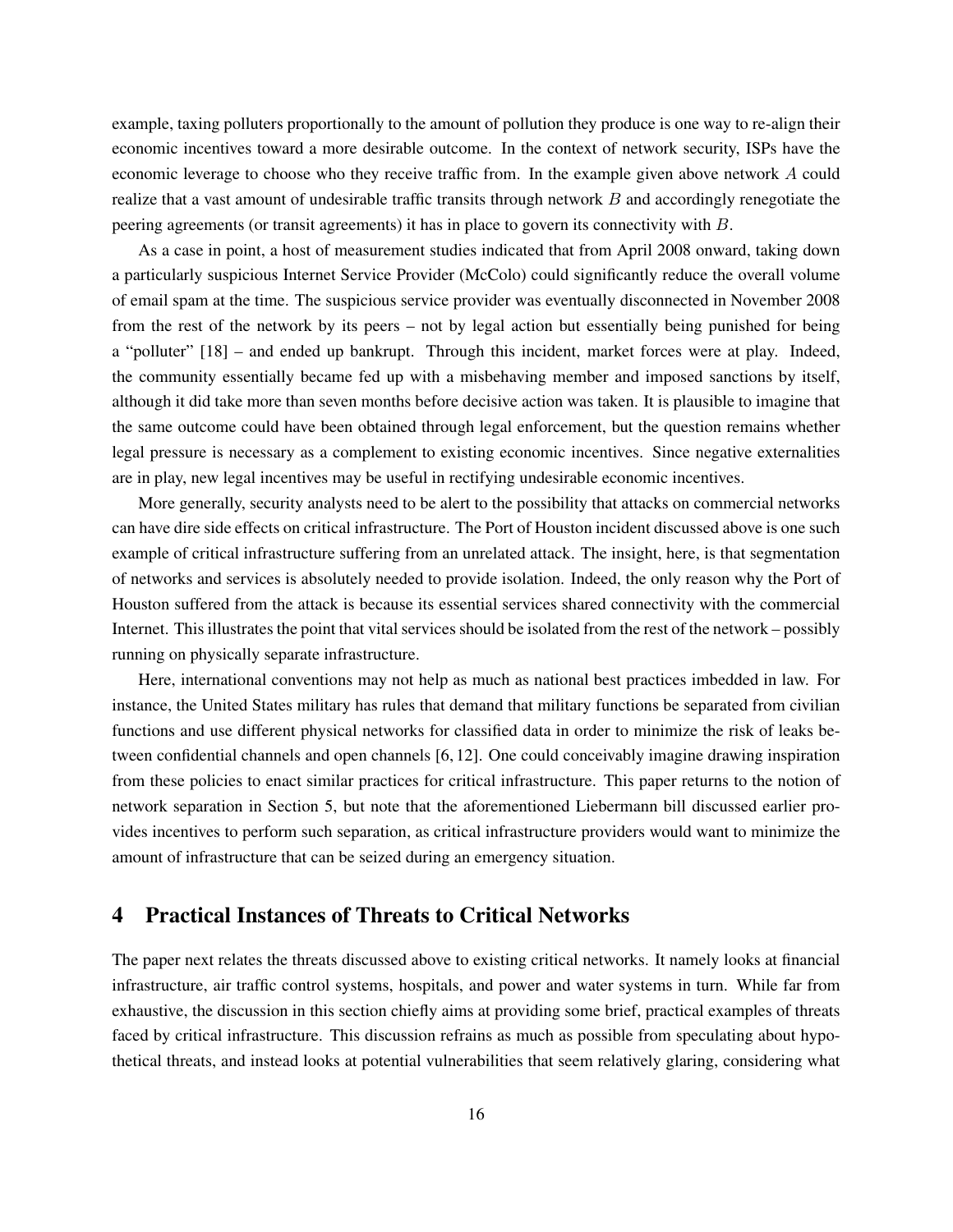is known about these infrastructures and about past attacks on similar systems.

#### 4.1 Financial Infrastructure

The financial infrastructure is obviously an important piece of critical infrastructure. It faces essentially two very different types of threats: attacks on the information exchanges it supports, and attacks on its computing infrastructure.

#### 4.1.1 Attacks on Information Exchanges

These attacks first include all types of leaks or thefts of confidential data, ranging from individual banking account information to insider information leading to illicit trades. This body of attacks usually comes down to one major vector: infiltration of personal computers by malware. How such infiltration is done, and can be mitigated, is discussed in Section 3.2.2.

In the United States, all publicly traded companies have a legal impetus to ensure that their financial operations are protected and cannot afford to be negligent. The Sarbanes Oxley Act of 2002 (Pub. L. 107– 204, 116 Stat. 745) imposes that each publicly traded company issue a yearly report on its activities and compliance. Per Section 404, the report must include a report from management on the company's "internal control over financial reporting." The report should contain in particular, a statement of management's responsibility for establishing and maintaining internal controls and maintaining an adequate internal control structure and procedures for financial reporting. The report must also "contain an assessment, as of the end of the most recent fiscal year of the Company, of the effectiveness of the internal control structure and procedures of the issuer for financial reporting." (15 U.S.C. §7262a). In layman's terms, every year, management has to certify they guarantee information security (including, but not limited to, preventing conflicts of interest) of their financial reports, as well as evaluating the effectiveness of the information security technologies they use. Fraudulent reports are subject to civil and criminal penalties.

Social Engineering. An additional vector of attack frequently used on financial information flows is that of social engineering. So-called phishing scams, in which villains entice victims to reveal confidential banking information under false pretenses [20] have been a flourishing criminal enterprise. Numerous measurement studies have shown the impact of phishing and have been useful in describing attacker tactics [37, 38, 40]. The main takeaway from these works is that infrastructure protection is best realized upstream. That is, pressure needs to be applied to network service providers that facilitate such scams, for instance, careless domain name registrars who do not check their registrants' identities, preferring to make a profit even when their customers are engaging in illegal acts. This is another example of negative externality that could be addressed by legal remedies.

Social engineering is also used in stock manipulation attacks. The idea of these attacks is to send vast amounts of spam email advertising that some (usually little-known) penny stock is going to rise. Unaware investors may indeed notice a rise in the stock price (due to the attacker and their associates purchasing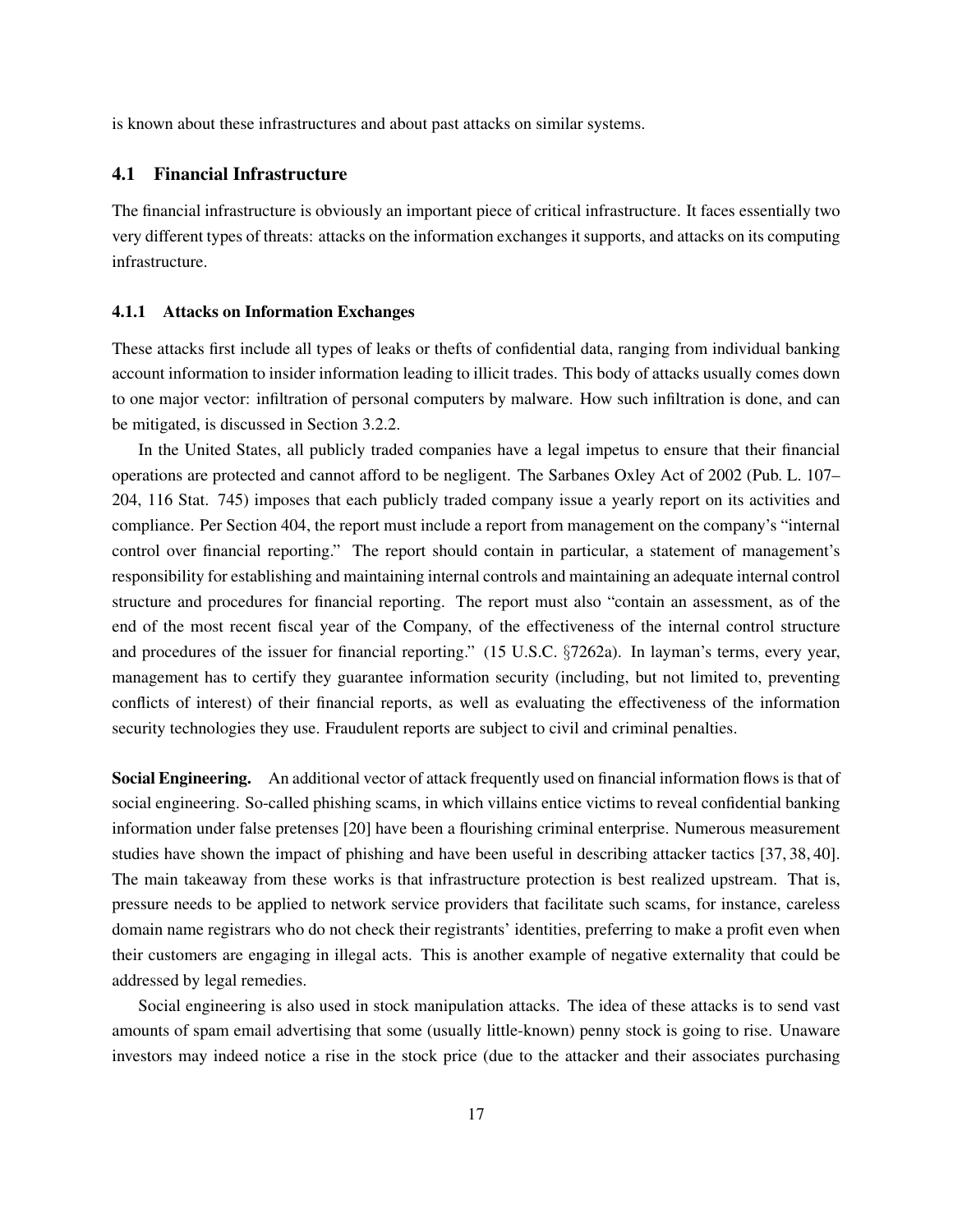significant quantities of it while they are sending these spam emails). This rise substantiates the information "disclosed" in the email, and victims may be enticed to buy some of this stock. Of course, the entire scheme is nothing more than a modern variant of the "pump and dump" scam, where the attacker quickly rids herself of all of her stocks as soon as enough victims have partaken in the scam. Such scams are facilitated by email, may account to up to 15% of all spam, and have been quite successful, at least until the mid-2000s [10, 24].

There are two complementary approaches to combat the problem of stock manipulation through email scams. One can try to curb spam, which has so far been a relatively vexing problem (despite advances in filtering techniques which have arguably reduced the magnitude of the harm), or one can monitor stock exchanges for irregularities. In the United States, the latter squarely falls within the purview of the Security Exchanges Commission, which, in our opinion, already has at its disposal the legal and investigative arsenal necessary to identify and rectify such problems.

User education may also be considered, but as pointed out in recent work [16, 54] it is unlikely to be effective. User education is indeed facing an uphill battle when it is competing with apparently adverse financial incentives; that is, even though people are told something is a scam, they may still elect to participate in it because of the (illusory) potential for monetary gain.

#### 4.1.2 Attacks on Computing Infrastructure

Due to the attack vectors discussed above, most efforts aimed at securing financial infrastructure have focused on end-user protection, through technologies designed to minimize infiltration or social engineering.

Comparatively little has been done at the infrastructural level (e.g., stock exchange), in the way of introducing novel technology. To be sure, network protection through firewalls, network redundancy, and capacity overprovisioning are all part of the technological arsenal used to prevent infrastructural mishaps. Yet, the key point is that financial actors are much more worried about the timeliness and reliability of their trades, than they are worried about threats to their computing infrastructure. In particular, for many large trading firms, the main goal is to have as low a latency as possible in issuing their trading orders. For this reason, such large firms build dedicated network lines to communicate their orders. As argued in Section 3, such a segmentation is useful is preventing collateral damages due to unrelated network attacks.

However, there is a large number of private investors and small institutions that do not have the resources to implement such dedicated networks, and are instead relying on commodity Internet services for their transactions. As shown by the relative success of the pump and dump scams discussed earlier, an attacker managing to compromise a majority of these private or semi-private investors (using malware, for instance) could certainly have an impact on the stock market as a whole.

Perhaps more worrisome is the problem of software reliability. The May 2010 "flash crash" of the New York Stock Exchange, which lost 600 points in minutes before recovering almost as quickly is attributed not to the act of a malevolent person, but to a computer-based decision algorithm causing a large investor to send sell orders at a frantic pace [11].

In sum, protecting the financial infrastructure seems to be best achieved by a combination of three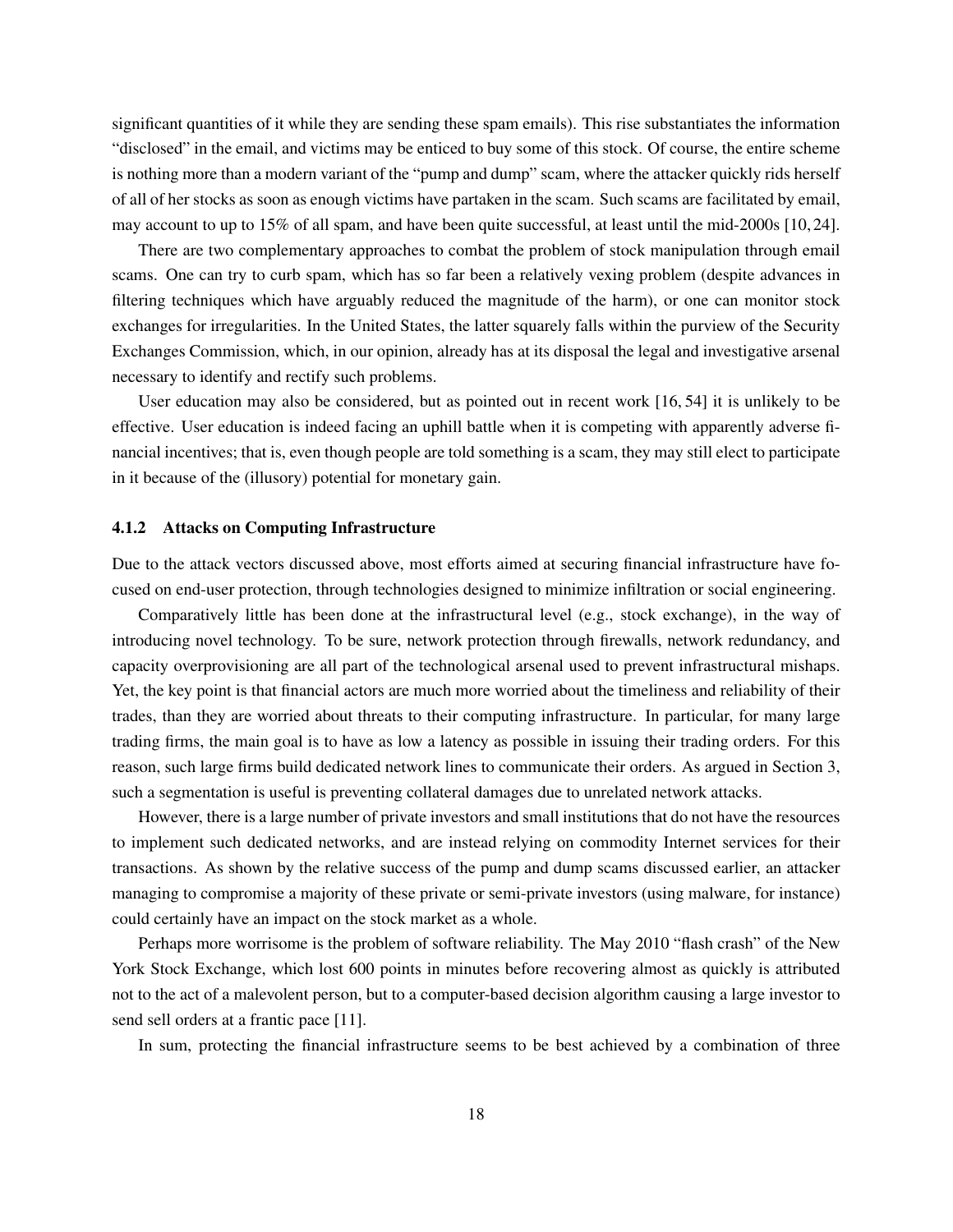factors: improving software reliability, enticing network participants to perform network segmentation as much as possible (which, again, is an economically sound proposition since it also results in lower latency for traders), and combining these mandates with incentives for the rest of the network to avoid sending harmful traffic.

#### 4.2 Air Traffic Control Systems

The second piece of critical infrastructure examined is Air Traffic Control (ATC) systems. Compared to other navigation systems, there is, in fact, nothing inherently specific about securing ATC systems against vulnerabilities, other than the large amount of traffic and data they continuously process.

However, recall the earlier example of the Port of Houston suffering collateral damages from an a priori unrelated distributed denial of service attack. This attack led to an undesirable outcome because the Port of Houston was sharing infrastructure pieces (links and routers) with the commercial Internet. It is far from clear that there was a technical necessity behind this: various other, special purpose networks could have been used to communicate navigation data to ships.

Along the same lines, it seems relatively unreasonable to have the critical functions for navigation systems connected to the Internet. In fact, while most of the ATC systems are not connected to the Internet directly, some machines are connected both to internal ATC networks, as well as to the commercial Internet. As a result of this coupling of part of the ATC network with the Internet, those ATC systems can be compromised by anybody with an Internet connection – and in fact, sobering incidents have already demonstrated the feasibility of such attacks [33]. Hence, it seems clear that here too, segmenting the network is likely the most natural way of making attackers' task considerably harder. Here network segmentation, makes sense, as there is no operational imperative for connecting critical navigation systems to the Internet: navigational and positional data is fed to these systems by different networks.

#### 4.3 Hospitals

Hospitals offer a particularly complex environment, which relies on multiple critical components. For instance, hospitals have long had backup power generators, in case the main power lines shuts down. From a cybersecurity perspective, hospitals, much like financial institutions, face two key issues: preservation of confidential information and infrastructure availability.

Preserving confidential information is particularly important, and is in fact mandated by law in may countries (e.g., HIPAA in the United States) as discussed in Section 3. Hence, access control models have been designed to ensure that as few information leaks as possible do occur. In the UK, for instance, the British Medical Association completely revamped its access control mechanisms in the mid-to-late-1990s in an effort to address multiple privacy violations [6]. However, the difficulty here resides in devising access control models that are flexible enough for doctors, nurses, and other treating personnel to be able to do their job without any obstacle, while at the same time providing strong privacy safeguards. Unfortunately, convenience and security are often at odds: flexible access control means that the risk of illegitimate accesses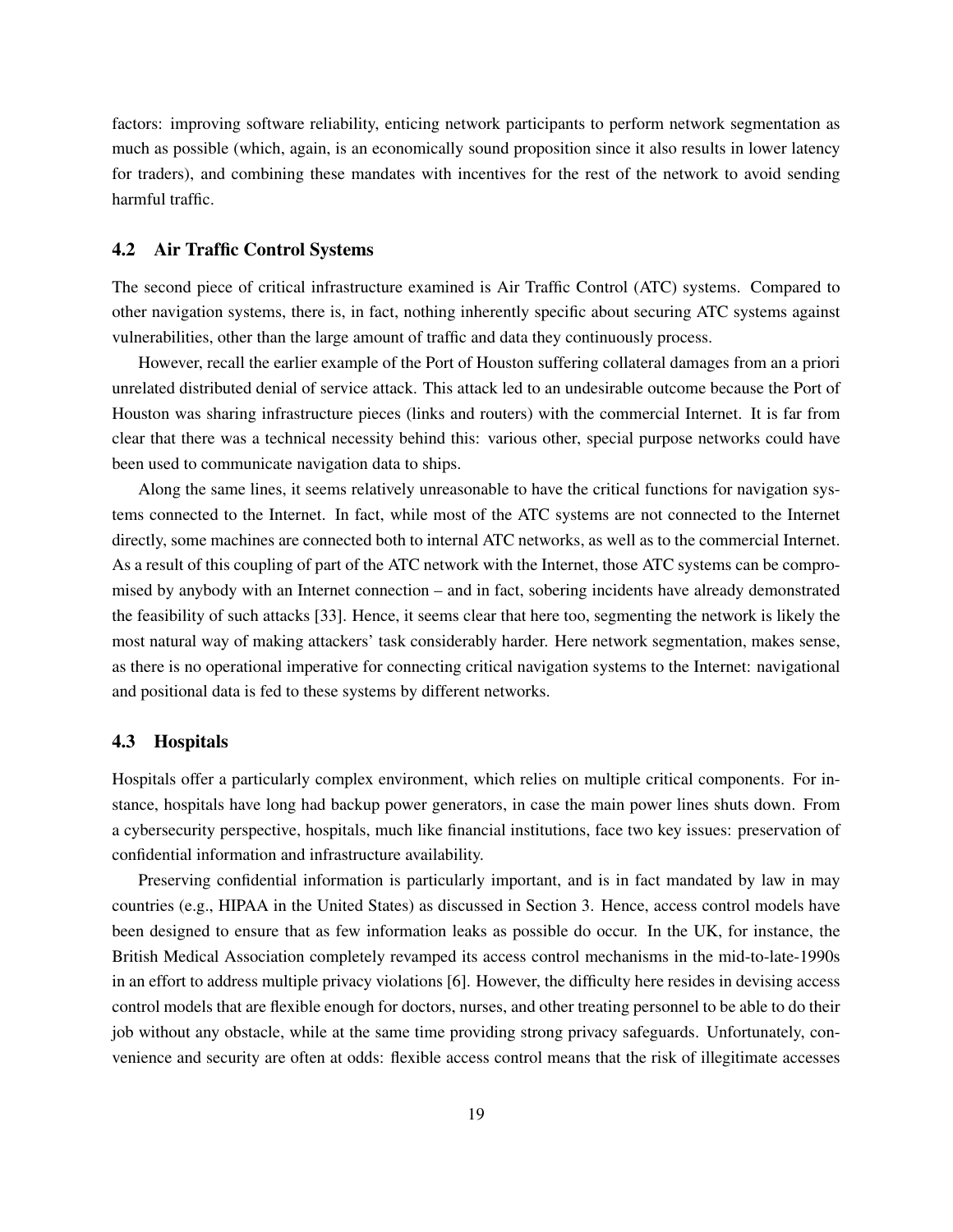(e.g., employees peering out of curiosity into the medical file of a celebrity to which they should not have access) is increased. Periodic audits of all accesses can help mitigate these risks and could be in fact mandated by law. In other words, laws stipulating that hospitals should be in charge of enforcing information security on their records are desirable, but the need for international agreements beyond harmonizing data protection laws is uncertain.

Infrastructure availability is a different issue. Hospitals not only rely on critical computer support, but also on critical physical facilities. In a particularly deplorable incident, a rogue employee attempted to compromise HVAC control systems of the hospital in which he was employed as a security guard [25]. This was simply done by having unfettered physical access to the computers governing the HVAC flows. The employee was only apprehended after boasting of his plans on YouTube. This hospital should have been forced, by law, to have much stronger access control policies in place for its critical physical systems; in particular, the security guard should never have been able to access these machines.

Computing infrastructure, itself, is likely to be a lot less critical in the case of hospitals than in some of the other critical infrastructure (e.g., ATC networks discussed above). Indeed, at a fundamental level, most health care can be performed without the aid of networked computers. The main use for computer networks in hospital environments is tied to digital records, which itself can be problematic if these records are inaccessible or tampered with. Having back-up systems (e.g., paper-based medical charts, or even electronic records stored on devices that are not connected to any network) seems appropriate to ensure continuity of care, even in face of adverse circumstances.

#### 4.4 Cyber-Physical Systems

Power, water, and gas distribution systems, at first glance, do not seem to rely on computing infrastructure as much as other critical functions. However, most control systems (e.g., dams, power grid controllers) are nowadays governed by computing systems, hence the term "cyber-physical systems" to generally describe these infrastructures.

Cyber-physical system operators are generally loathe to replace working computing equipment, and risk catastrophic faults in the process. Indeed, numerous pieces of equipment and hardware used in cyberphysical systems are very expensive and have a long lifespan (tens of years) compared to the computing equipment with which they interface. As a result, the computing infrastructure used is often obsolete. It is not uncommon to find, in 2010, Windows 98 or 2000 machines operating certain pieces of equipment (sensors, actuators), simply because there is no software available for these specific pieces of equipment on more modern operating systems. Considering that these computers provide the required functionality, the fact that they may be vulnerable to a myriad of attacks is often nothing more than a distant preoccupation in the minds of their operators.

Additionally, cyber-physical systems generally have a high degree of physical security (e.g., barbed wires and walls). This creates a misconception among cyber-physical systems operators that their systems are safe. However, in recent years, for cost-efficiency reasons, cyber-physical systems have become in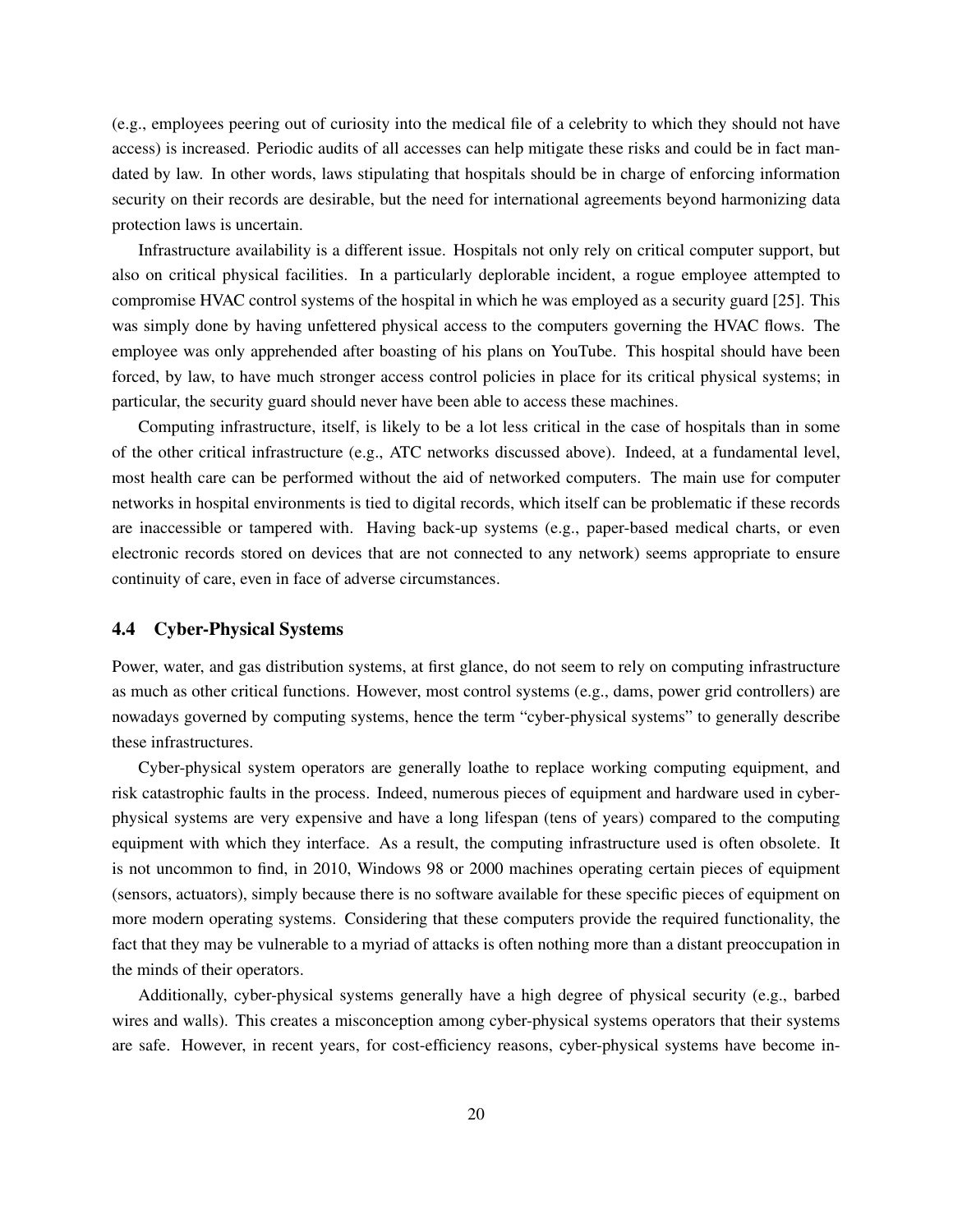creasingly interconnected with the business networks of the companies operating them; and in turn to the Internet [26], which makes them vulnerable to remote attacks. Recent research has examined, by simulation and field experiments, the destructive potential of cyberattacks (see, e.g., [5, 14]), and the results have been sobering.

The question is how does one move forward? Firstly, there needs to be legal demands on the operators of critical cyber-physical systems to provide adequate levels of security to their assets. Much like physical assets such as pipelines are regulated (e.g., in the United States, by the Pipelines and Hazardous Materials Safety Administration, PHMSA), the computing infrastructure that interfaces with them must be part of a certification process. From a technical standpoint, it is absolutely necessary to revert to network segmentation (or separation) of these assets. In a vast majority of cases, there is absolutely no technical reason why a machine governing a dam sensor would have to be somehow connected to the same intranet as the main office.

Unfortunately, physical separation is itself not sufficient, as the Stuxnet worm demonstrated. This worm can indeed use several vectors of propagation, including propagation via USB drives. In other words, even a machine disconnected from all networks can be infected, for instance if a contractor is (unknowingly or not) carrying the virus on an infected USB drive that they plug into the machine. Thus, network segmentation is much more complex than simply disconnecting a network cable – thorough access control has to be enforced at all levels. In particular, in the above example, machines serving critical functions should essentially not be able to install any data or programs from an external input.

Research in multi-level and multi-lateral security (see, e.g., [6, chap. 8–9]) has produced a number of formal guidelines to prevent contagion of systems with unverified inputs, which could be readily used to devise access control policies of such critical systems. Likewise, the use of Trusted Platform Module technology discussed above could also be a solution to ensure that only trusted software is installed and run on critical functions.

## 5 Discussion

This study has examined the major cybersecurity threats on critical infrastructure, by looking at a taxonomy of attacks, and considering practical instances of critical systems. It has also discussed technical factors facilitating or mitigating these threats, and have considered the interactions between these technical factors and some of the policy decisions that could be made. This section summarizes the findings and subsumes them as recommendations for building legal frameworks.

Because international conventions and laws heavily rely on national laws, it is necessary to separate potential legal remedies between those that can (or should) be deployed at a national level, and those that are more suited to international frameworks.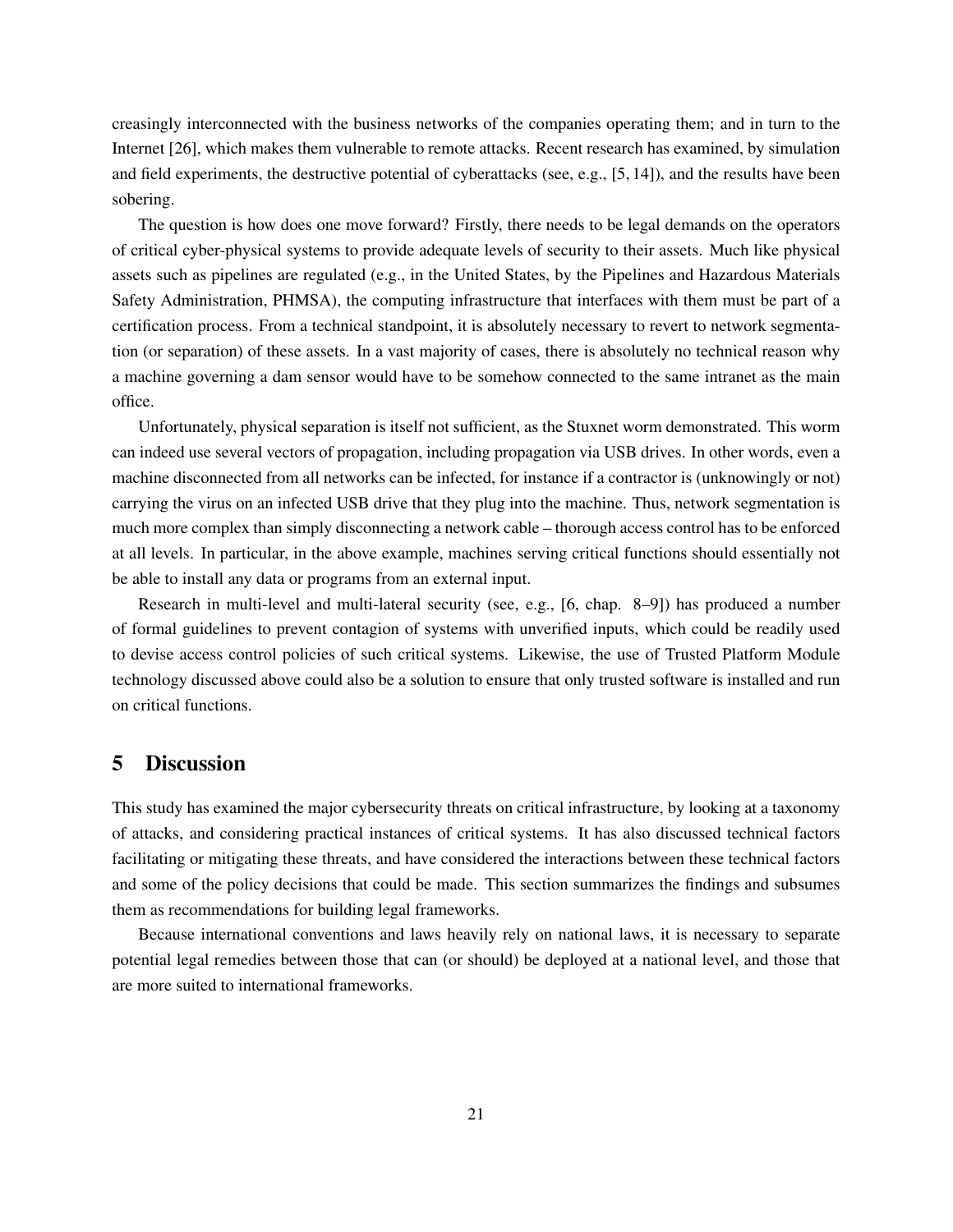#### 5.1 National Level

A common thread throughout this analysis is that of network segmentation. This paper has argued that critical resources should not be connected to large commercial networks such as the Internet. However, there may be strong economic incentives for doing so. Consider an electricity provider: connecting electricity meters to the accounting department allows significant savings in the invoicing process, compared to having employees driving around to physically inspect these meters. However, the accounting department itself is likely to be directly connected to the Internet, giving a possible path to attackers to access critical resources. This is the direction to which calls for a "smart grid" are pointing.

Thus, it is particularly important that laws at a national level re-align economic incentives by subjecting computing infrastructure used in critical functions to the same level of scrutiny as the rest of the infrastructure. While network segmentation may not necessarily be strictly feasible in practice, it is of utmost importance that operators of critical functions be incentivized to develop the most secure practices, *before* incidents happen. In this respect, laws mirroring Sarbanes Oxley (or, to a lesser extent HIPAA) should be devised for critical functions.

Interestingly, laws granting extraordinary powers of seizure of critical infrastructure, such as the "Protecting Cyberspace as a National Asset Act of 2010" may, quite counter-intuitively, be a step in the right direction. By creating an extremely undesirable situation in a time of crisis (take-over of private entities by government), they would create strong incentives for private entities that could be subject to seizure to adopt reasonable security policies and avoid being affected.

#### 5.2 International Level

At an international level, the situation is a little bit different. While national laws should be used to incentivize targets to better defend themselves against attacks, one could imagine international laws being devised to bring to justice the perpetrators of the attacks.

However, as this paper has pointed out in various places, attack attribution is a difficult, if not impossible, task, unless the attacker makes a critical mistake. Thus, rather than focusing on devising laws to punish perpetrators, a more useful legal framework would ensure that economic incentives do not help miscreants.

Currently, there is almost no incentive for a domain name registrar to thoroughly check the business in which its customers engage. As such, some registrars tend to offer services to customers of questionable repute (see, e.g., [17] for a small case study on a particular instance of the problem), even when it has been made clear that dubious practices were at play. Likewise, there is almost no incentive for Internet Service Providers to ensure that the end hosts to which they provide network access are properly secured and cannot be abused by miscreants. If a given ISP's network is infested by bots, the ISP may simply ignore them as long as they do not contribute exaggerated levels of traffic.<sup>9</sup> In fact, there is almost no reason for the ISP to take action. Thus, it would appear quite useful to have regulations that rectify such negative economic

<sup>&</sup>lt;sup>9</sup>If, on the other hand, the bots were sending massive amount of traffic, the ISP would likely take action on economic grounds, as bot traffic would be detrimental to traffic from other customers and potentially threaten the ISP's revenue stream.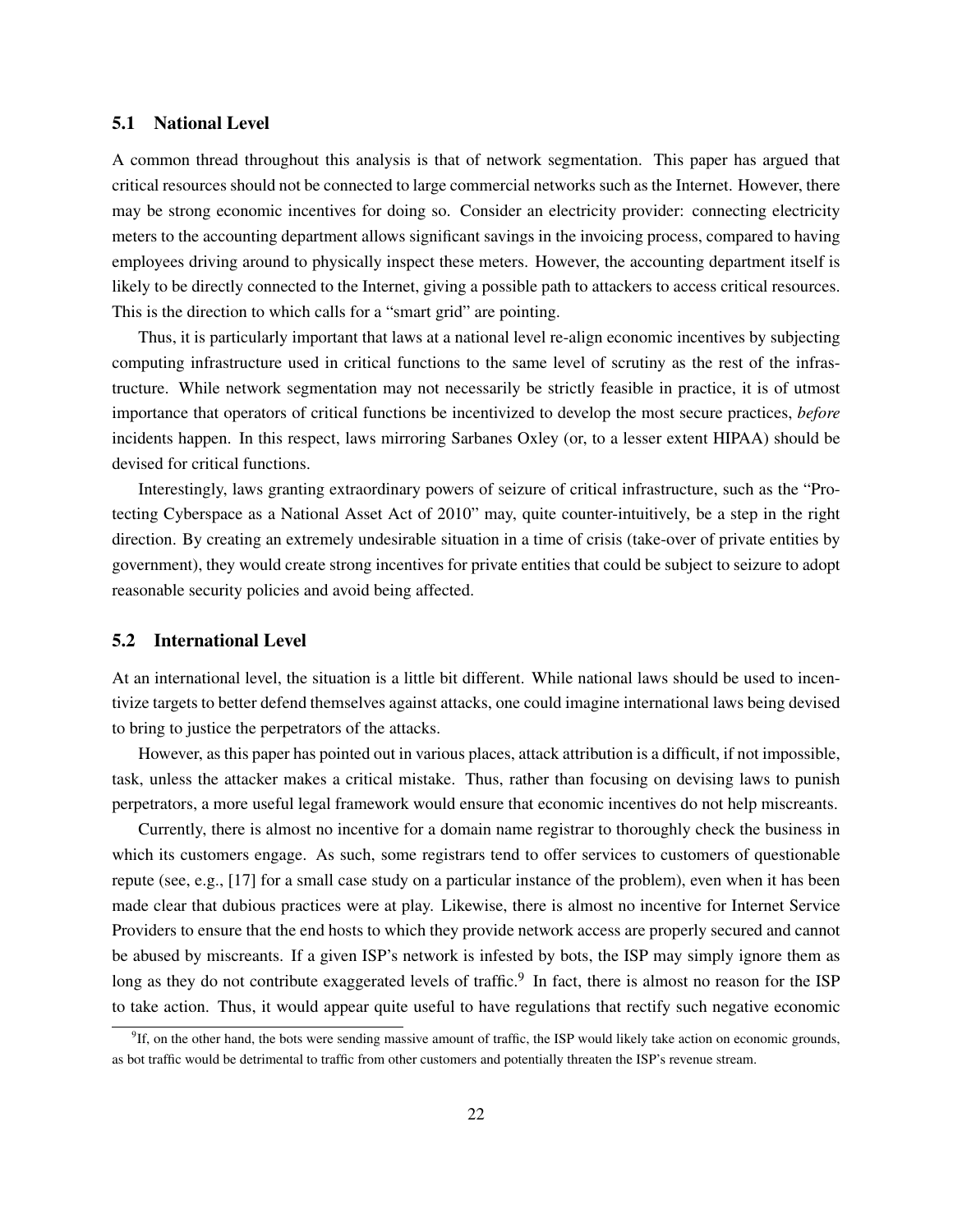externalities.

Trachtman [59] proposes an interesting analogy with maritime cargo. According to the International Maritime Organizations' International Ship and Port Facility Security Code, "each vessel's flag state is responsible for reviewing and certifying its security plan." [59] While Trachtman points out limitations of drawing too close a parallel with data networks – notably the infeasibility of inspecting every single data packet "at the border" for traces of potential security attacks, similar conventions could be drafted for data networks.

For instance, one could conceivably impose fines on networks that have been shown to transmit large amounts of denial of service traffic over time, even though the attackers may not originate from these networks. Likewise, one could regulate more strongly domain name registrars to ensure that they at least exert due diligence in verifying the legitimacy of their customers. Interestingly, market forces tend to lead to a certain degree of self-regulation, as shown by the McColo episode discussed earlier [18]. However, laws could be used to catalyze these market forces and lead to action before attacks occur regularly.

Such international laws, because they aim at the very core of the problem – poorly aligned economic incentives allowing cyberattacks to fester – would be very hard to pass, as they likely would mean a loss of revenue for many organizations without any counterpart. Nevertheless, given the increased connectivity between critical functions, stronger incentives for improving security at all levels must be put in place. Failing that, networking technology may actually become a vector for disaster.

### Acknowledgments

This paper was prepared as part of the Advanced Methods of Cooperative Security Program, with generous support from the John D. and Catherine T. MacArthur Foundation and the Yamamoto-Scheffelin Endowment for Policy Research. This work greatly benefited from interactions with the Center for International and Security Studies at Maryland (CISSM). In particular, discussions with John D. Steinbruner and additional editorial suggestions and changes offered by Jonas E. Siegel considerably improved this manuscript.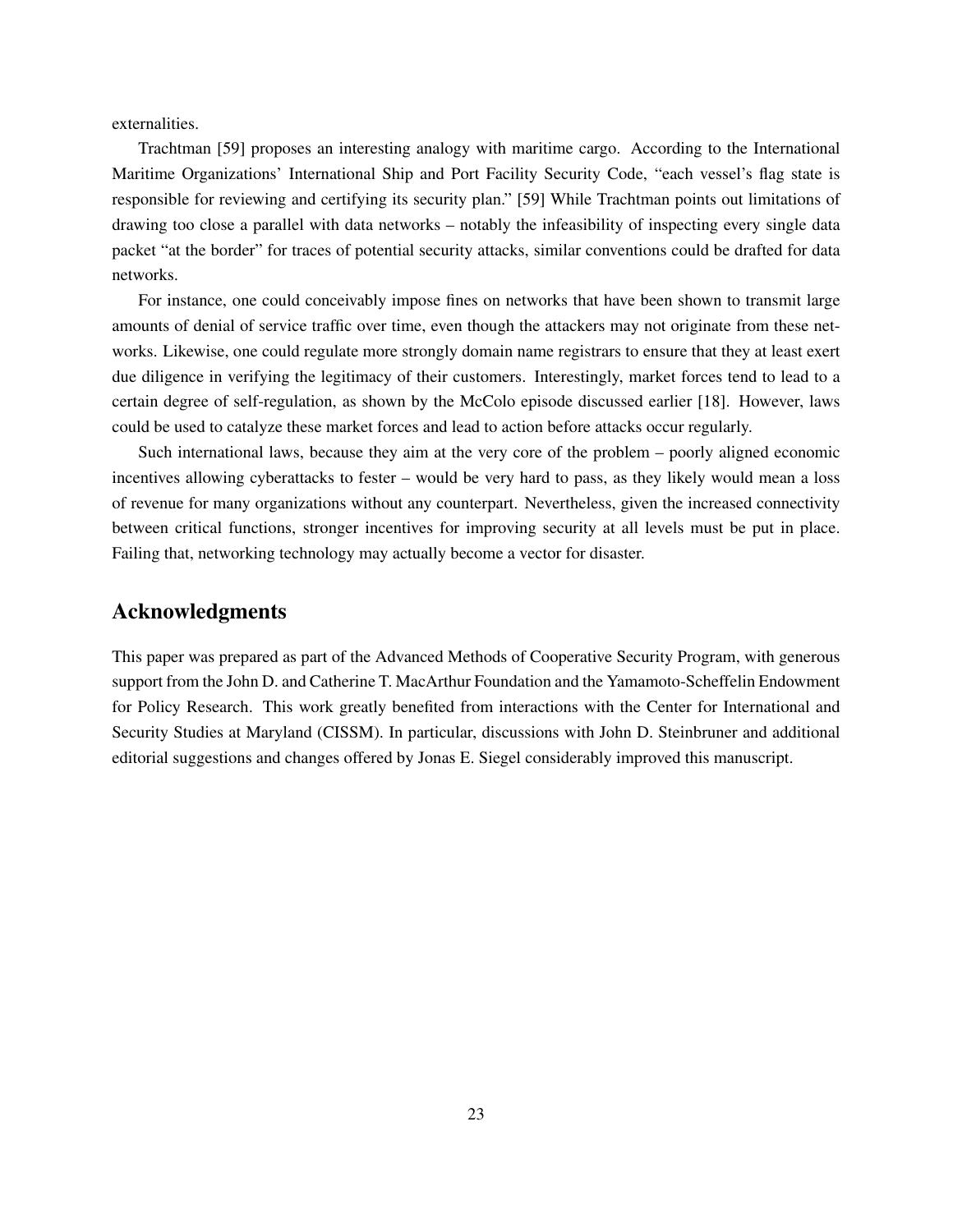## References

- [1] Guidelines & procedures, including the initial elements, 2007. Available online at http://www. wassenaar.org/guidelines.
- [2] M. Abadi. Logic in access control. In *Proc. 18th IEEE Annual Symposium on Logic in Computer Science*, Ottawa, ON, Canada, June 2003.
- [3] M. Abadi, M. Burrows, B. Lampson, and G. Plotkin. A calculus for access control in distributed systems. *ACM Transactions on Programming Languages and Systems*, 15(4), September 1993.
- [4] B. Acohido. Are there 6.8 million or 24 million botted PCs on the Internet? http://lastwatchdog. com/6-8-million-24-million-botted-pcs-internet/. Last accessed September 16, 2010.
- [5] Saurabh Amin, Xavier Litrico, S. Shankar Sastry, and Alexandre M. Bayen. Stealthy deception attacks on water scada systems. In *Proceedings of the 13th ACM international conference on Hybrid systems: computation and control*, HSCC '10, pages 161–170, Stockholm, Sweden, 2010.
- [6] R. Anderson. *Security Engineering: A Guide to Building Dependable Distributed Systems*. Wiley Computer Publishing, New York, NY, 2 edition, 2001.
- [7] C. Arthur. Plan to store Britons' phone and internet data revived, October 2010. http://www.guardian. co.uk/technology/2010/oct/20/internet-phone-data-plan-revived.
- [8] R. Bace and P. Mell. Intrusion detection systems, 2001.
- [9] S. Baker. Re: Lieberman bill lets president take emergency control of the Internet. Post made to the Interesting People mailing-list. Archive available online at http://seclists.org/interesting-people/ 2010/Jun/53.
- [10] R. Boehme and T. Holz. The effect of stock spam on financial markets, April 2006. Working paper available at http://papers.ssrn.com/sol3/papers.cfm?abstract\_id=897431.
- [11] G. Bowley. Lone \$4.1 billion sale led to 'flash crash' in may, October 2010. https://www.nytimes.com/ 2010/10/02/business/02flash.html.
- [12] D. Carr. Military aims to collapse networks, maintain security. *Defense Systems*, August 2009. http://www. defensesystems.com/Articles/2009/07/29/Cyber-Defense-Encryption.aspx.
- [13] Sang Kil Cha, Iulian Moraru, Jiyong Jang, John Truelove, David Brumley, and David G. Andersen. SplitScreen: Enabling efficient, distributed malware detection. In *Proc. 7th USENIX NSDI*, San Jose, CA, April 2010.
- [14] R. Chabukswar, B. Sinopoli, G. Karsai, A. Gianni, H. Neema, and A. Davis. Simulation of network attacks on SCADA systems. In *Proceedings of the First Secure Control Systems Workshop, Cyberphysical Systems Week*, Stockholm, Sweden, April 2010.
- [15] N. Christin. Peer-to-peer networks: Interdisciplinary challenges for interconnected systems. In M. Dark, editor, *Information Assurance and Security Ethics in Complex Systems: Interdisciplinary Perspectives*, 2010.
- [16] N. Christin, S. Egelman, T. Vidas, and J. Grossklags. It's all about the Benjamins: Incentivizing users to ignore security advice. In *Proceedings of IFCA Financial Cryptography'11*, Saint Lucia, March 2011. To appear.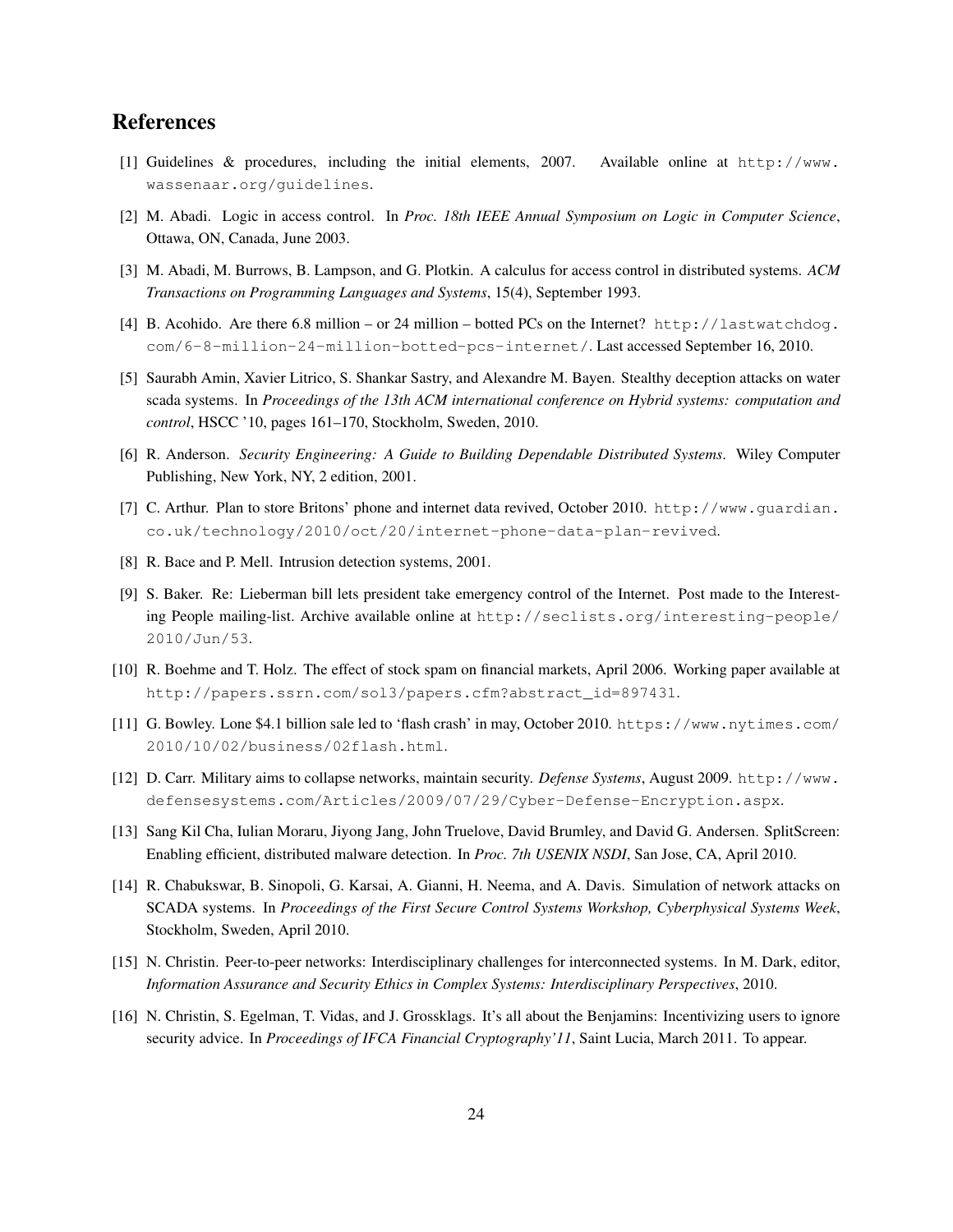- [17] N. Christin, S. Yanagihara, and K. Kamataki. Dissecting one click frauds. In *Proc. ACM CCS'10*, Chicago, IL, October 2010.
- [18] R. Clayton. How much did shutting down McColo help? In *Proceedings of the Sixth Conference on Email and Antispam (CEAS)*, July 2009.
- [19] Council of Europe. Convention on cybercrime, November 2001. http://conventions.coe.int/ Treaty/EN/Treaties/Html/185.htm.
- [20] R. Dhamija, J. D. Tygar, and M. Hearst. Why phishing works. In *Proc. ACM CHI*, pages 581–590, April 2006.
- [21] R. Dingledine, N. Mathewson, and P. Syverson. Tor: The second-generation onion router. In *Proceedings of the 13th USENIX Security Symposium*, August 2004.
- [22] D. Dittrich and S. Dietrich. P2P as botnet command and control: a deeper insight. In *Proceedings of the Third International Conference on Malicious and Unwanted Software (Malware)*, October 2008.
- [23] N. Falliere, L. Murchu, and E. Chien. W32.Stuxnet dossier, November 2010. http://www.symantec. com/content/en/us/enterprise/media/security\_response/whitepapers/w32\_ stuxnet\_dossier.pdf.
- [24] Laura Frieder and Jonathan Zittrain. Spam works: Evidence from stock touts and corresponding market activity. *SSRN eLibrary*, 2007.
- [25] K. Jackson Higgins. Security guard busted for hacking hospital's HVAC, patient information computers, July 2009. http://www.darkreading.com/insider-threat/167801100/security/privacy/ 218300006/index.html.
- [26] Vinay M. Igure, Sean A. Laughter, and Ronald D. Williams. Security issues in scada networks. *Computers & Security*, 25(7):498 – 506, 2006.
- [27] S. Kandula, D. Katabi, M. Jacob, and A. Berger. Botz-4-sale: Surviving organized DDoS attacks that mimic flash crowds. In *Proceedings of the 2nd USENIX Symposium on Networked Systems Design & Implementation (NSDI'05)*, pages 287–300, Boston, MA, May 2005.
- [28] C. Kanich, C. Kreibich, K. Levchenko, B. Enright, G. Voelker, V. Paxson, and S. Savage. Spamalytics: An empirical analysis of spam marketing conversion. In *Proceedings of the Conference on Computer and Communications Security (CCS)*, Alexandria, VA, October 2008.
- [29] Engin Kirda, Christopher Kruegel, Greg Banks, Giovanni Vigna, and Richard A. Kemmerer. Behavior-based spyware detection. In *Proceedings of USENIX Security*, pages 273–288, August 2006.
- [30] J. Leyden. UK teenager accused of 'electronic sabotage' against US port houston, we have a problem. *The Register*, October 2003. http://www.theregister.co.uk/2003/10/06/uk\_teenager\_accused\_ of electronic/.
- [31] J. Lieberman, S. Collins, and T. Carper. Protecting cyberspace as a national asset act of 2010, June 2010. U.S. Senate bill. Online at http://hsgac.senate.gov/public/index.cfm?FuseAction= Files.View&FileStore\_id=4ee63497-ca5b-4a4b-9bba-04b7f4cb0123|pdf.
- [32] P. Maymounkov and D. Mazieres. Kademlia: A peer-to-peer information system based on the XOR metric. In ` *Proceedings of the 1st International Workshop on Peer-to-Peer Systems (IPTPS'02)*, pages 53–65, Cambridge, MA, February 2002.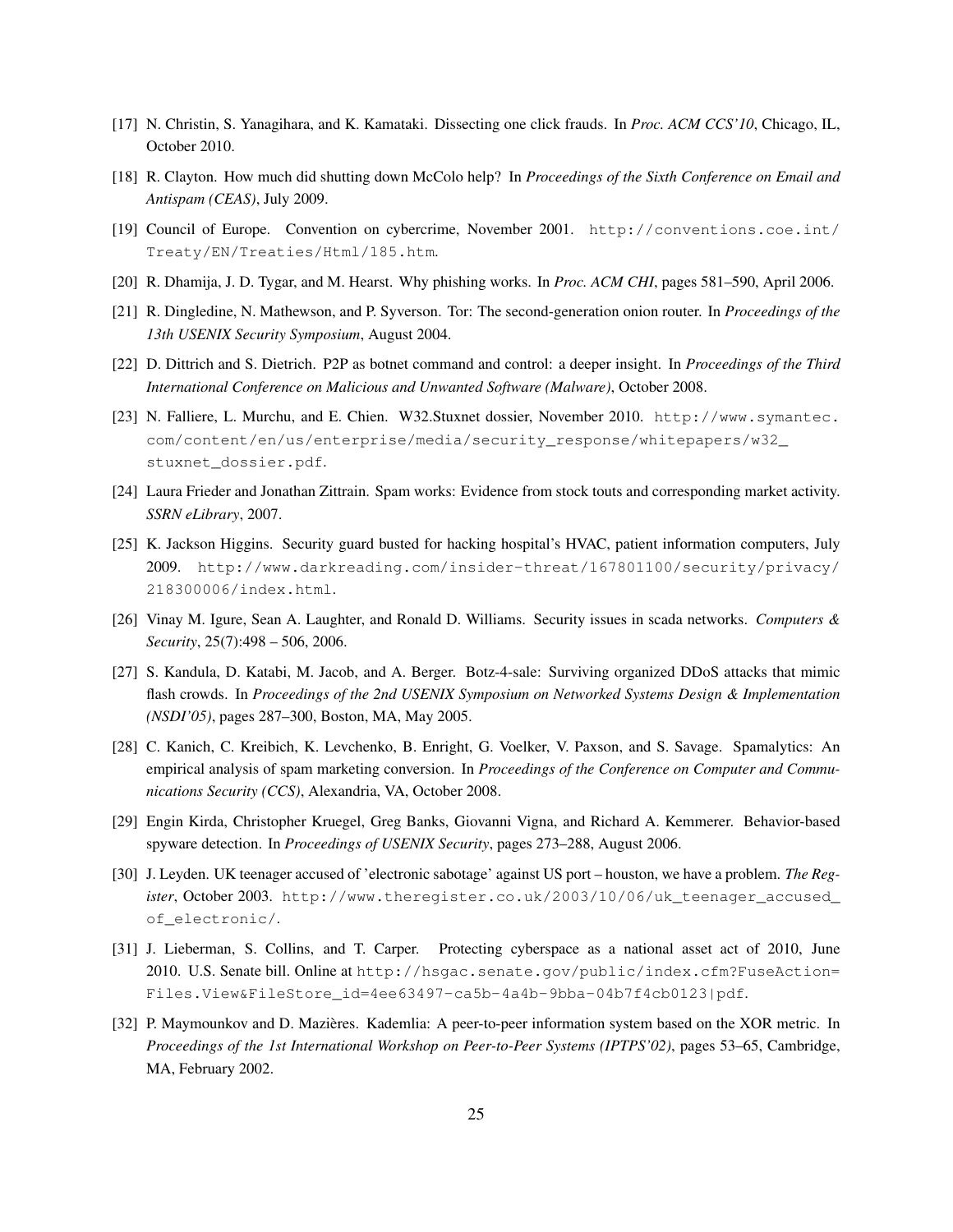- [33] E. Mills. Report: Hackers broke into faa air traffic control systems, May 2009. http://news.cnet.com/ 8301-1009\_3-10236028-83.html.
- [34] J. Mirkovic, S. Dietrich, D. Dittrich, and P. Reiher. *Internet Denial of Service: Attack and Defense Mechanisms*. Pearson Education, Upper Saddle River, NJ, 2005.
- [35] D. Moore, V. Paxson, S. Savage, C. Shannon, S. Staniford, and N. Weaver. Inside the Slammer worm. *IEEE Security and Privacy*, 1(4):33–39, July 2003.
- [36] D. Moore, C. Shannon, and J. Brown. Code-Red: a case study on the spread and victims of an internet worm. In *Proceedings of 2nd ACM/USENIX Internet Measurement Workshop*, pages 273–284, Marseille, France, November 2002.
- [37] T. Moore and R. Clayton. Examining the impact of website take-down on phishing. In *Proceedings of the Second APWG eCrime Researcher's Summit*, Pittsburgh, PA, October 2007.
- [38] T. Moore and R. Clayton. Evil searching: Compromise and recompromise of internet hosts for phishing. In *13th International Conference on Financial Cryptography and Data Security*, Barbados, February 2009.
- [39] T. Moore, R. Clayton, and R. Anderson. The economics of online crime. *Journal of Economic Perspectives*, 23(3):3–20, Summer 2009.
- [40] T. Moore, R. Clayton, and H. Stern. Temporal correlations between spam and phishing websites. In *2nd USENIX Workshop on Large-Scale Exploits and Emergent Threats (LEET '09)*, Boston, MA, April 2009.
- [41] T. Mrozek. Former boeing engineer sentenced to nearly 16 years in prison for stealing aerospace secrets for china. United States Attorney's Office Central District of California. Press release No. 10-027. http://www. justice.gov/usao/cac/pressroom/pr2010/027.html.
- [42] James Newsome and Dawn Song. Dynamic taint analysis: Automatic detection, analysis, and signature generation of exploit attacks on commodity software. In *Proceedings of Network and Distributed Systems Security Symposium*, February 2005.
- [43] V. Paxson. Bro: A system for detecting network intruders in real-time. *Computer Networks*, 31(23–24):2435– 2463, December 1999.
- [44] M. Roesch. Snort: lightweight intrusion detection for networks. In *Proceedings of the 13th USENIX Systems Administration Conference (LISA'99)*, Seattle, WA, November 1999.
- [45] Ahmad-Reza Sadeghi and Christian Stüble. Property-based attestation for computing platforms: caring about properties, not mechanisms. In *Proceedings of the 2004 workshop on New security paradigms*, NSPW '04, pages 67–77, New York, NY, USA, 2004. ACM.
- [46] Reiner Sailer, Xiaolan Zhang, Trent Jaeger, and Leendert van Doorn. Design and implementation of a tcg-based integrity measurement architecture. In *Proceedings of 13th Usenix Security Symposium*, San Diego, CA, August 2004.
- [47] J. Saltzer and M. Schroeder. The protection of information in computer systems. *Communications of the ACM*, 17(7), July 1974.
- [48] C. Saul. Beyond HIPAA: International operations may subject companies to additional privacy laws, September 2003. http://www.martindale.com/members/Article\_Atachment.aspx?od=111407&id= 34760&filename=asr-34762.pdf.